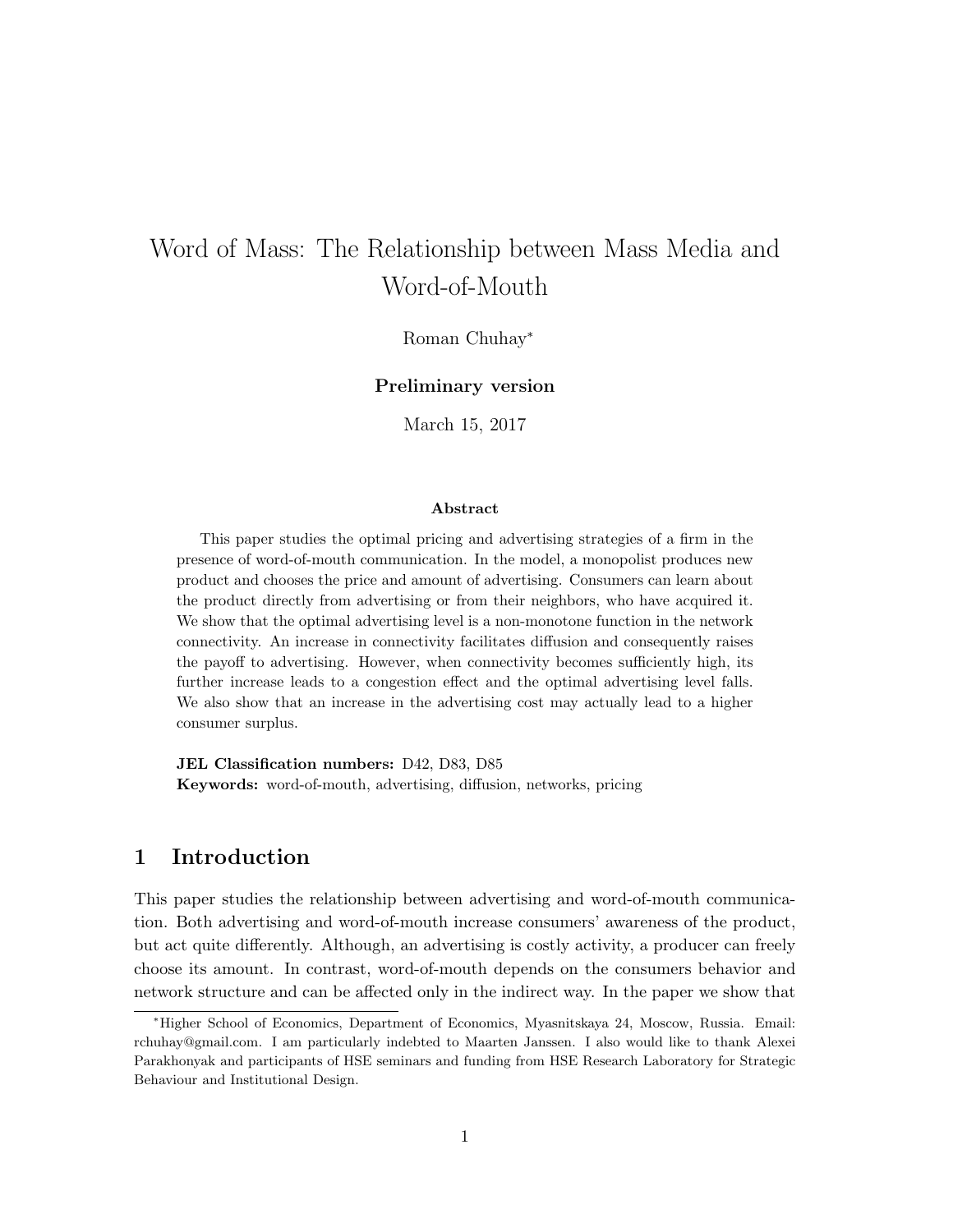depending on the parameters of the model these two phenomena may compliment each other or serve as substitutes.

In the model a firm creates new product and sells it to a continuum of consumers. We assume that the product quality is revealed after the development process and producer treats it as given exogenously. Consumers are embedded into a social network, which is represented by a generalized random  $graph<sup>1</sup>$  $graph<sup>1</sup>$  $graph<sup>1</sup>$ . Each consumer has an outside option distributed according to a uniform distribution and buys the product if the utility of purchase is higher than the outside option.

Initially, consumers are not aware of the product and to induce sales the innovator advertises the product directly to some proportion of consumers. Advertising is costly and has diminishing returns to scale. The rest of the population can learn about the product and its quality from their neighbors. We assume that consumers tell their friends about the product only if they buy it and thus find information worth to spread. In the model there is no asymmetry of information and everyone who becomes aware of the product immediately knows its quality. One of the explanations may be that nowadays consumers find all relevant information in the internet. The producer knows statistical properties of consumer network and chooses the amount of advertising and pricing strategy to maximize profits.

We show that for moderate levels of connectivity, product sales are non-monotone function in the cost of advertising. More precisely, as cost increases sales of the product first decrease, but after some threshold level sales increase. An increase in the cost of advertising lowers the optimal advertising level. The producer partially offsets this by reducing the price that facilitates word-of-mouth communication. These two effects work in the opposite directions.

In the beginning when cost of advertising is sufficiently low, the majority of consumers become aware of the product through mass media. The diffusion in this case looks like a great number of small interconnected islands emerged around consumers who got an advertisement. The amoun of word-of-mouth is limited and the first effect dominates. However, when advertising cost becomes sufficiently the producer partially offsets the drop in advertising by lowering the price. The product diffusion looks like few big islands and a small decrease in the price generates a sizeable cascade of sales. This happens since the price is already low and majority of consumer neighbors are unaware of the product. We show that in this case the indirect effect dominates and sales increase.

Considering welfare implications, we show that both consumer surplus and social welfare first decrease in advertising cost, but then increase. As we know, for a sufficiently low advertising cost its increase lowers sales. At the same time the producer lowers the price to stimulate word-of-mouth. However, the price drop is not enough to offset decrease in sales, since for a sufficiently low cost word-of-mouth plays minor role in information

<span id="page-1-0"></span><sup>&</sup>lt;sup>1</sup>Generalized random graph is a graph selected with a uniform probability from a set of graphs that obey given statistical properties. In our case all graphs in the set have some specified degree distribution.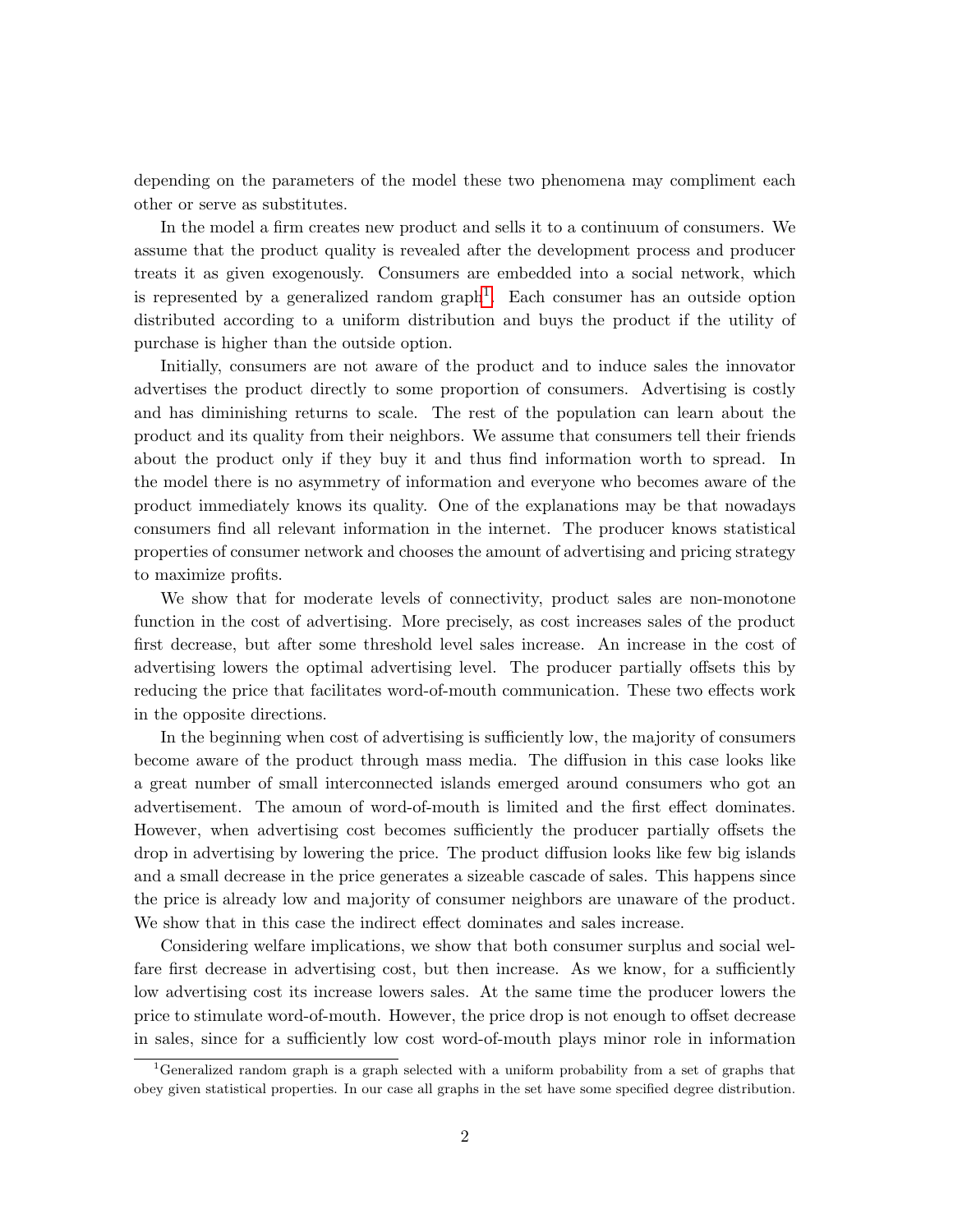diffusion. As cost of advertising grows further at some point sales start to increase. In this case both effects work in the same direction, and more consumers buy the product at a lower price. Thus for a sufficiently high advertising cost consumer surplus increases. Moreover, for a sufficiently large cost, an increase in the consumer surplus becomes large enough to compensate the decrease in the producer surplus and total welfare increases.

We also show that the advertising level is a non-monotone function in the network connectivity. More precisely, first the amount of advertising increases in the connectivity, but after a threshold value decreases. When the connectivity is sufficiently low, each advertisement generates small cascade of sales as there are few channels for the information to spread on. As a result producer chooses low advertising level. A growth in the connectivity increases efficiency of advertising and the optimal amount of advertising increases. As the connectivity grows further, both the amount of advertising and the average size of sales cascade generated by an advertisement increase. In this case a further increase in the connectivity leads to a congestion effect, when some part of recommendations are made to consumers who already are aware of the product. The diffusion slows down and the payoff on the advertising decreases. The producer lowers advertising and substitutes it with a higher word-of-mouth by lowering the price.

To our best knowledge this is the first paper that studies the interaction of wordof-mouth and advertising in the explicit form, assuming non-trivial network structure. The previous papers that study diffusion of word-of-mouth such as Lopez-Pintado (2008), Chuhay (2013) assume that only an infinitesimal part of population receives advertising. The rest of population can find out about the product only by means of word-of-mouth. In contrast, in our paper the advertising level is firm's choice variable, which is affected by the network structure.

The most related paper to our work is Campbell (2012), which considers the optimal pricing strategy of a monopolist in the presence of word-of-mouth communication. The main result of this paper regarding advertising is that the price elasticity of demand decreases in the advertising level. In our paper, we make the advertising level endogenous variable. We show that word-of-mouth and advertising behave as substitutes if we consider a change in the advertising cost, but may show complementarity when we vary network connectivity. Using numerical analysis Campbell (2012) shows that consumer surplus may increase in the advertising cost. In our paper, we identify conditions under which consumer surplus is increasing in advertising cost. Moreover, we show that an increase in the advertising cost may be beneficial for the society as whole.

Galeotti and Goyal (2009) studies the model of strategic diffusion of information, where authors allow for network externalities in adoption decision. In the paper the authors limit diffusion process only to immediate neighbors of a consumer who receives information. This assumption may play a crucial role, especially in the case when individual's adoption decision depends on the adoption ratio<sup>[2](#page-2-0)</sup>. In contrast, we model diffusion process in the

<span id="page-2-0"></span><sup>&</sup>lt;sup>2</sup>As authors note, an increase in the number of contacts negatively affects the probability of product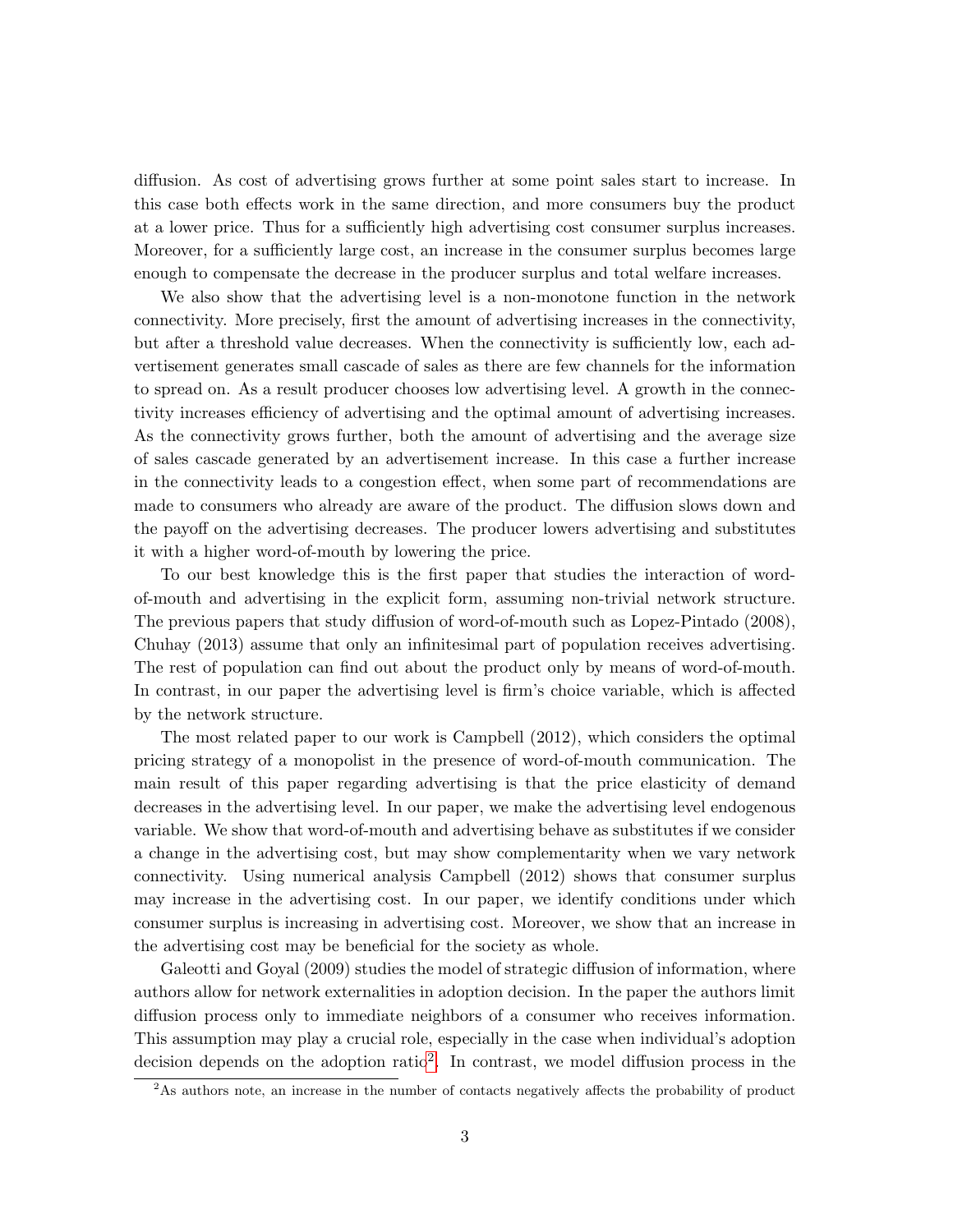explicit way, which allows us to study the effects of average connectivity on the optimal pricing and advertising strategies.

The rest of the paper is organized as follows. Section 2 describes the model and demand function is derived. Section 3 presents the main results regarding the impact of advertising cost and network connectivity on the optimal price, sales, advertising level and social welfare. Section 4 concludes.

# 2 Model

There is a continuum of consumers that are embedded into a social network represented by a classical random graph with a given connectivity. A firm creates a new product, for which there are no close substitutes and acts as a monopolist on the market. We assume that product quality  $v \in [0, 1]$  is realized after a production process took place and the firm treats it as given exogenously. Observing quality of the product and knowing network connectivity, the firm chooses price  $P$  and the amount of advertising  $s$  to maximize profits.

Initially, consumers are not aware of the product. To start sales the company advertises the product to the population. With probability s each consumer receives an advertising. With complementary probability  $1 - s$  a consumer does not get the advertising and may receive information about the product only from her neighbors, who already have acquired the product. The advertising is costly and producer pays  $\frac{c}{1-s}$  for advertising the product to proportion s of consumers. The cost function is convex in s, which represents the idea that it is impossible to control who gets an advertisement. Thus to reach an increasing part of consumers the amount of advertising should grow exponentially.

All consumers have outside option  $\gamma_i$ , which is distributed according to uniform distribution  $U[0, 1]$ . A consumer i buys the product if the valuation of the product purchase  $v - P$  is higher than her outside option  $\gamma_i$ . Thus a randomly selected consumer buys the product with probability  $q = v - P$ . Once a consumer buys the product, all her neighbors become aware of it and may buy it too.

In the model we consider an equilibrium state where diffusion already has taken place and the demand is given by the number of purchases that consumers made. The diffusion stops when all consumers who learn about the product do not buy it or do not have neighbors.

### 2.1 Demand function

With probability s a randomly chosen consumer gets an advertisement directly from the producer and buys the product with probability  $v-P$ . With probability  $1-s$  the consumer does not get advertising and the only way for her to find out about the product is to hear

adoption and impede diffusion. However, there is also additional effect. Once a product is adopted by a consumer more neighbors become aware of it.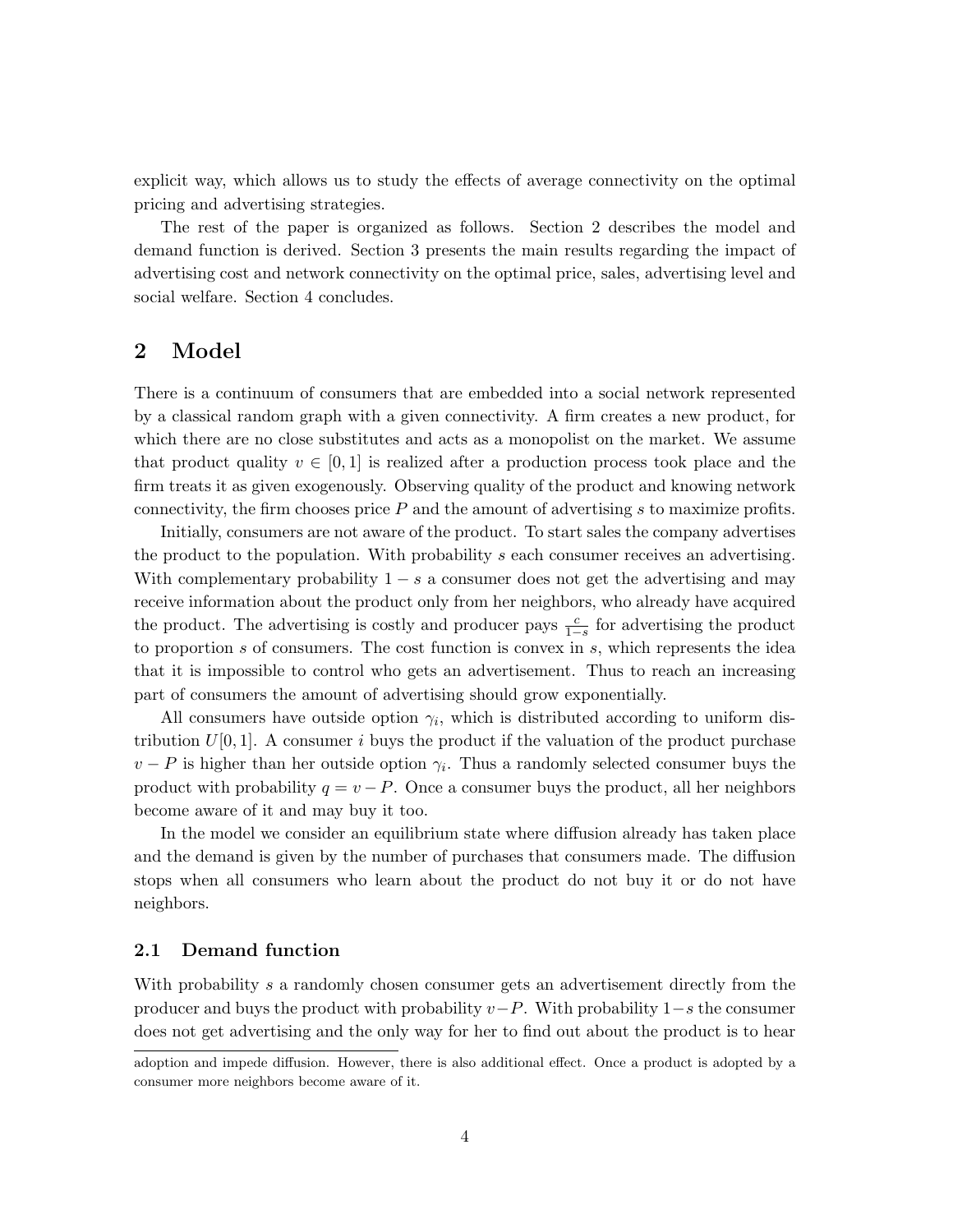about it from neighbors. Let's assume that a randomly selected neighbor of a consumer buys the product with probability  $\hat{w}$ . Thus a consumer with k links does not hear about the product if no one of her neighbors buys it, which happens with probability  $(1 - \hat{w})^k$ . With complementary probability  $1 - (1 - \hat{w})^k$  at least one of consumer's neighbors buys the product and consumer learns about the product. Since, a randomly selected consumer has k links with probability  $p(k)$ , in expected terms she hears about the product and buy it with probability  $(v - P) \sum_{k=0}^{\infty} p(k)(1 - (1 - \hat{w})^k)$ . Thus the demand function is the following expression:

$$
D(s, v, P) = s(v - P) + (1 - s)(v - P) \sum_{k=0}^{\infty} p(k)(1 - (1 - \hat{w})^k)
$$

$$
= (v - P) \left(1 - (1 - s) \sum_{k=0}^{\infty} p(k)(1 - \hat{w})^k\right)
$$

$$
D_A(s, v, P) = s(w - P) + (1 - s)(w - P) \sum_{k=0}^{\infty} p(k) \sum_{j=0}^{k} \rho^j (1 - \rho)^{k-j} \left( 1 - (1 - \hat{w}_A)^j - (1 - \hat{w}_B)^{k-j} \right)
$$
  
=  $(w - P) \left( 1 - (1 - s) \sum_{k=0}^{\infty} p(k) \sum_{j=0}^{k} \rho^j (1 - \rho)^{k-j} \left( (1 - \hat{w}_A)^j + (1 - \hat{w}_B)^{k-j} \right) \right)$   
=  $(w - P) \left( 1 - (1 - s) \sum_{k=0}^{\infty} p(k) \sum_{j=0}^{k} \rho^j (1 - \rho)^{k-j} \left( (1 - \hat{w}_A)^j + (1 - \hat{w}_B)^{k-j} \right) \right)$ 

To close the model we should formulate a self-consistency condition for  $\hat{w}$ . In general, degree distribution of neighbor is different from the one of a randomly selected consumer. The more links a consumer has the greater is the probability that she is someone's neighbor. Thus a consumer with  $k$  links has  $k$ -times higher probability to be a neighbor of randomly selected consumer than a consumer with just one link. Therefore, the probability to have a neighbor with k links is proportional to  $kp(k)$ . After normalization we obtain a degree distribution of neighboring consumer  $\xi(k)$ , which is the following:

$$
\xi(k) = \frac{kp(k)}{\sum_{j=1}^{\infty} jp(j)} = \frac{kp(k)}{z_1}.
$$

A neighboring consumer can be reached through one of her links. Thus the probability that a neighbor hears about the product from someone else and buys it is given by  $(v -$ P)  $\sum_{k=1}^{\infty} \xi(k)(1-(1-\hat{w})^{k-1})$ . Thus the probability that a neighbor buys the product is the following:

$$
\hat{w} = s(v - P) + (1 - s)(v - P) \sum_{k=1}^{\infty} \xi(k)(1 - (1 - \hat{w})^{k-1})
$$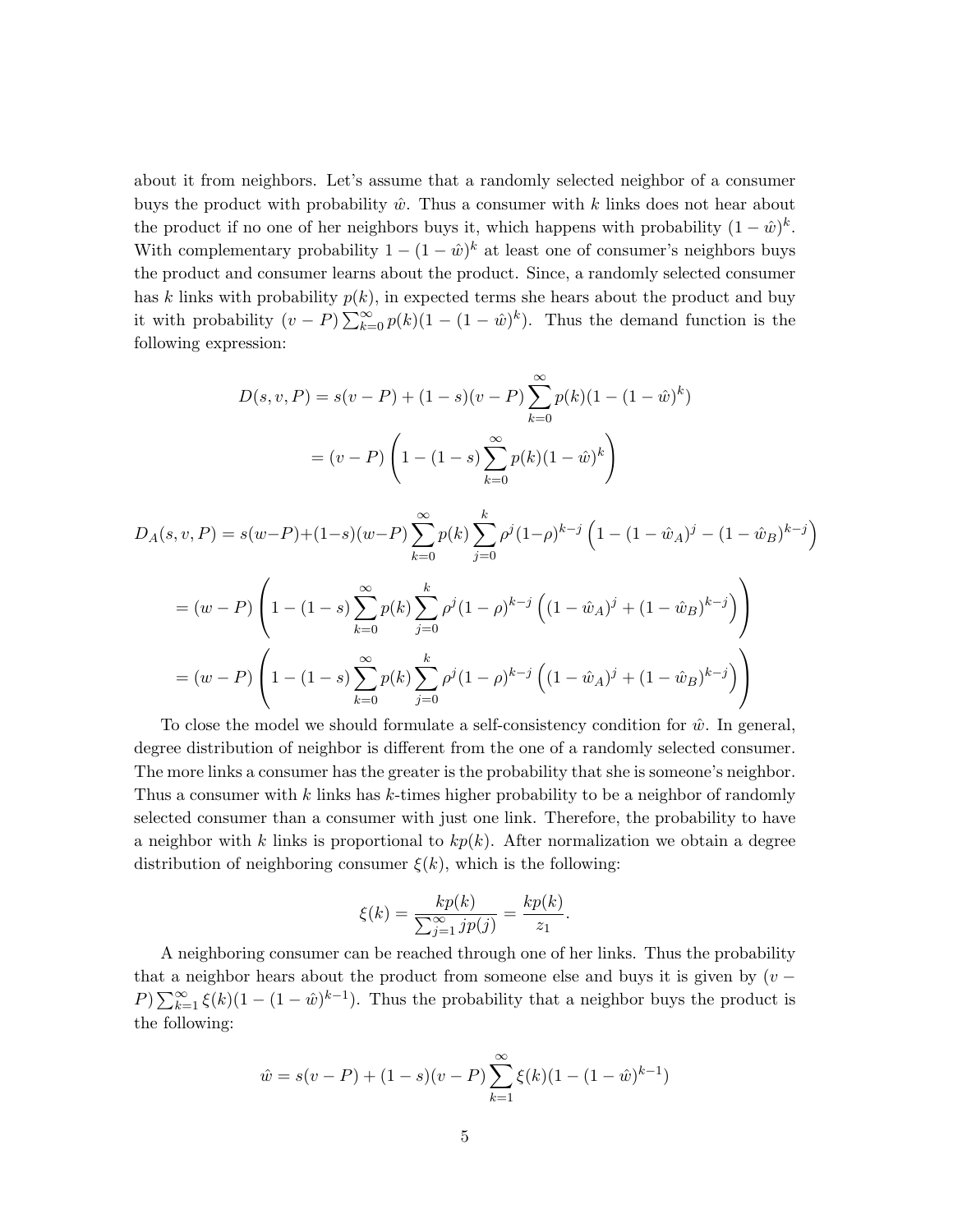$$
= (v - P) \left( 1 - (1 - s) \sum_{k=1}^{\infty} \xi(k) (1 - \hat{w})^{k-1} \right)
$$

The producer maximizes profits choosing amount of advertisement s and price P by solving the following problem:

$$
\max_{s,P} P(v-P) \left( 1 - (1-s) \sum_{k=0}^{\infty} p(k)(1 - \hat{w}(s, v, P))^k \right) - \frac{c}{1-s}
$$
  
s.t.  $\hat{w} = (v - P) \left( 1 - (1-s) \sum_{k=1}^{\infty} \xi(k)(1 - \hat{w})^{k-1} \right)$ 

In the following analysis we assume that the network is represented by a classical random graph and thus the degree distribution is Poisson  $p(k) = \frac{\lambda^k e^{-\lambda}}{k!}$  $\frac{e^{-\lambda}}{k!}$ . In the case of Poisson degree distribution the distribution of links of neighboring node  $\xi(k)$  equals to  $p(k-1)$ . In particular, it implies that probabilities to buy the product for a randomly chosen consumer w and a randomly selected neighbor  $\hat{w}$  are the same. The substitution of Poisson degree distribution reduces the problem to the following form:

<span id="page-5-2"></span>
$$
\max_{s,P} P(v-P) \left(1 - (1-s)e^{-\lambda w}\right) - \frac{c}{1-s}
$$
  
s.t.  $w = (v-P) \left(1 - (1-s)e^{-\lambda w}\right)$  (1)

The following Lemma presents the solution to the maximization problem in the implicit form.

<span id="page-5-0"></span>**Lemma 1** Given that  $\max\{1, \lambda\sqrt{c}\} < e^{\frac{\lambda w^*}{2}} < \min\left\{\frac{1}{2}, \frac{1}{2}, \frac{1}{2}\right\}$  $\frac{1}{2} \left( \frac{v}{\sqrt{c}} + \lambda \sqrt{c} \right), e^{\frac{\lambda}{2}} \}$  there is a unique interior solution to the maximization problem, which is given by the following equations:

$$
s^* = 1 - \frac{2\sqrt{ce^{\frac{\lambda w^*}{2}} - \lambda c}}{v}; \ P^* = \frac{v}{2} \left( 1 - \frac{\lambda \sqrt{c}}{2e^{\frac{\lambda w^*}{2}} - \lambda \sqrt{c}} \right),
$$
  
where  $w^*$  is the solution to  $w^* = \frac{v}{2} - \frac{\sqrt{c}}{2} \left( \frac{2}{e^{\frac{\lambda w^*}{2}}} - \frac{\lambda v}{2e^{\frac{\lambda w^*}{2}} - \lambda \sqrt{c}} \right).$ 

**Proof** See Appendix  $\Box$ 

Lemma [1](#page-5-0) gives a solution for the optimal price and advertising as a function of  $w^*$ . Note that  $w^*$  is the solution to the transcendental equation, which does not have closed form solution. The immediate corollary from the previous lemma is a condition on the advertising cost, such that there is non-zero advertising in the equilibrium.

<span id="page-5-1"></span>**Corollary 1** If advertising cost c is higher than  $v^2$  then there is no advertising in the equilibrium.

Corollary [1](#page-5-1) states that there is upper limit for the advertising cost, such that for  $c$ higher than  $\bar{c}$  there is no interior equilibrium for any parameters of the model.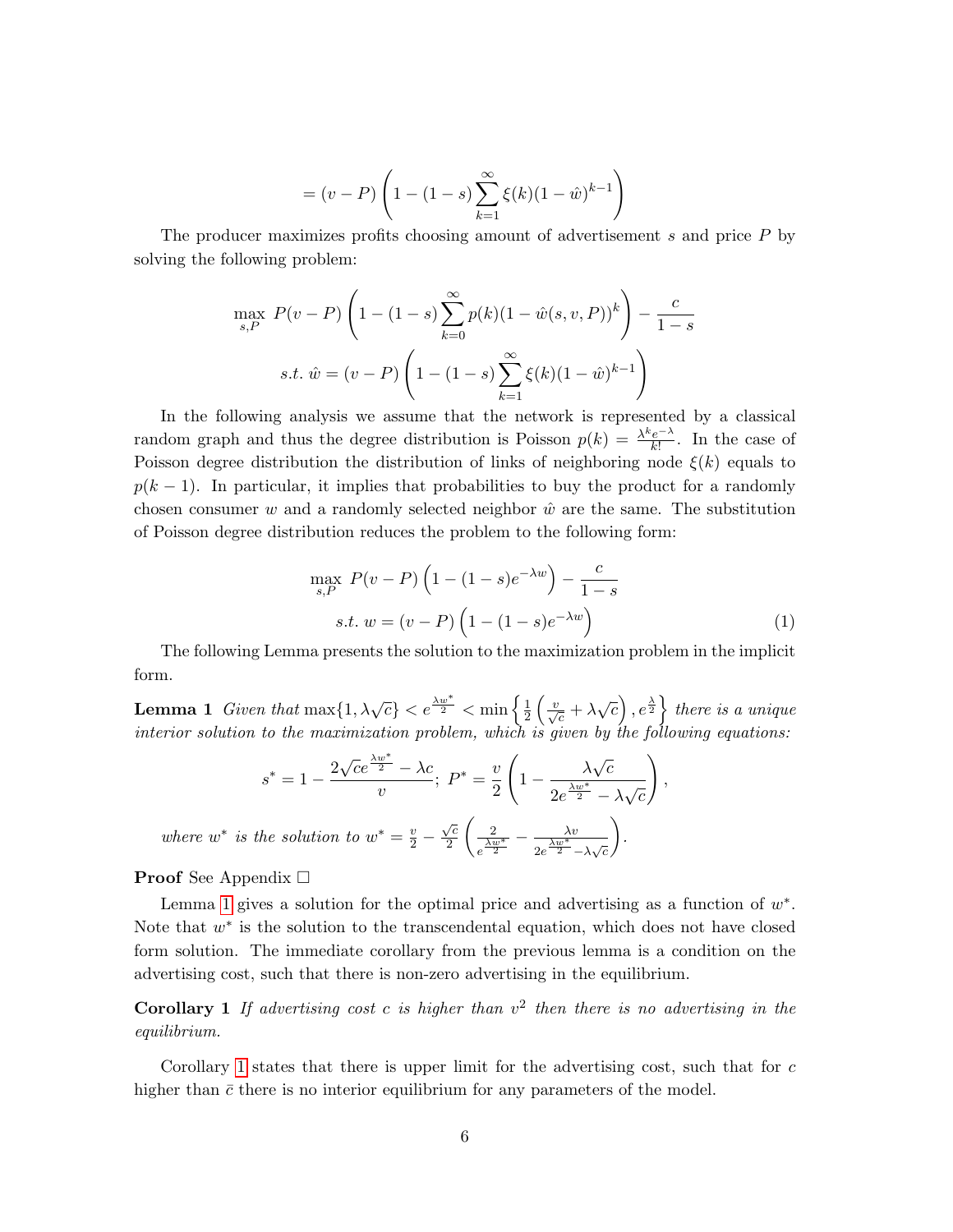# 3 Main results

In this section we consider the effect of advertising cost and network connectivity on the sales, optimal price and awareness of the product. In the case of full information all consumers are aware of the product and profit function has the following form  $P(v - P)$ . The optimal price in this case is  $P_{FI}^* = \frac{v}{2}$  $\frac{v}{2}$  and in equilibrium sales are  $\frac{v}{2}$ . Despite the fact that consumers are not aware of the product sales in the case of limited awareness of consumers may be higher than in the case of full information.

<span id="page-6-0"></span>**Proposition 1** For sufficiently high connectivity  $\lambda$  sales in the case of incomplete information are higher than in the case of complete information. The statement is also true for sufficiently high cost c and  $\lambda v > 2$ . Moreover, the optimal price is always lower than  $P_{FI}^*$ , the price in the case of full information.

#### **Proof** See Appendix  $\Box$

When consumers are not aware of the product the firm uses costly advertising and then relies on further word-of-mouth diffusion to inform consumers about the product. Perhaps surprisingly, Proposition [1](#page-6-0) implies that when consumers are not aware of the product sales may be higher than in the case of full information. This is the case when cost of advertising or network connectivity are sufficiently high.

In the first case when advertising is quite costly, the firm relies mostly on the wordof-mouth diffusion, which crucially depends on the product price. Recall, that consumers spread information about the product further only if they buy it. Thus to offset low level of advertising the firm lowers the price. When the connectivity is sufficiently high, a price reduction has substantial impact on word-of-mouth diffusion. Thus in the case of high advertising cost the producer sets low price and actual sales become higher than in the case of full information. The same logic applies in the case of sufficiently high network connectivity. To use high spreading efficiency of the network the monopolist sets low price.

### 3.1 The impact of the advertising cost

One of the important characteristics of the diffusion process is a share of consumers who are aware of the product. Each consumer that becomes aware of the product buys it with probability  $v - P^*$ . Since the share of consumers that buy the product is given by  $w^*$ the proportion of consumers who know about the product is simply  $\frac{\hat{w}^*}{v - P^*}$ . The following proposition formulates the results regarding the optimal price, the amount of advertising, awareness of the product and diffusion perimeter.

<span id="page-6-1"></span>**Proposition 2** The optimal price  $P^*$  and amount of advertising  $s^*$  decrease in the cost of advertising c. The same is true about awareness of the product and diffusion perimeter.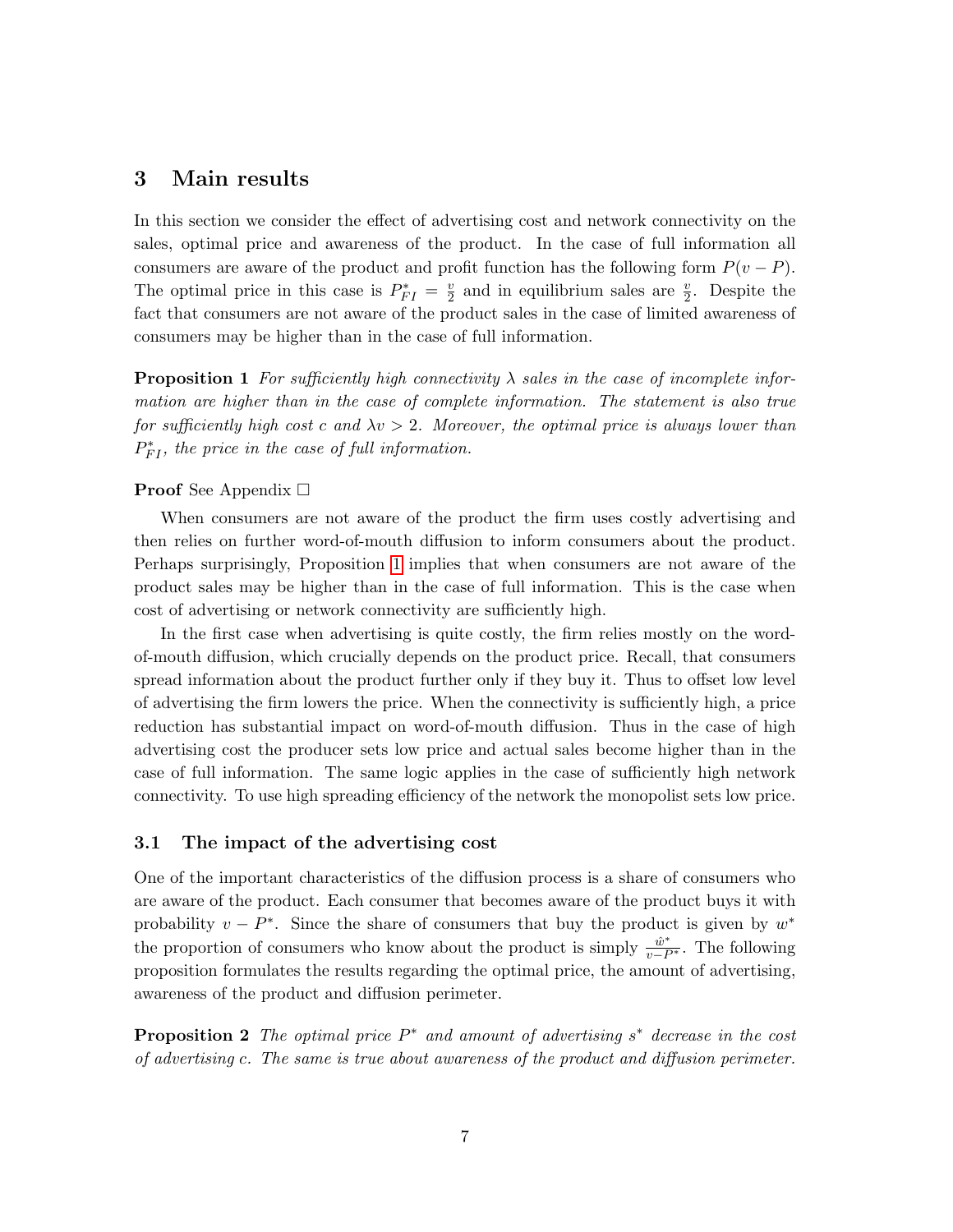**Proof** See Appendix  $\Box$ 

The first result is quite straightforward. An increase in the advertising cost leads to a lower level of advertising. The second part of the result states that the optimal price falls in the advertising cost. We already know that the advertising level decreases in the cost. As advertising becomes costlier the producer substitutes it with word-of-mouth communication by lowering the price. Indeed, a price decrease makes the product attractive to a longer chains of buying consumers. An increase in word-of-mouth communication offsets the decrease in the advertising level. However, as the result implies word-of-mouth substitutes advertising only partially and overall awareness of the product falls.

<span id="page-7-0"></span>**Proposition 3** In general, sales of the product is non-monotone function in advertising cost c. More precisely, if  $1 < \lambda v < 4$  then sales of the product first decrease, but after some level increase in c. If  $\lambda v < 1$  sales are decreasing in c on the whole range, while if  $\lambda v > 4$  sales always increase in c.

#### **Proof** See Appendix  $\Box$

According to Proposition [2](#page-6-1) an increase in the advertising cost lowers both advertising level and the price. If we consider sales these two effects work in the opposite directions. Proposition [3](#page-7-0) states that for the intermediate values of  $\lambda v$  sales are non-monotone in the cost. In the beginning when the cost is sufficiently small most consumers become aware of the product through the mass media. In this case the diffusion looks like a great number of interconnected small islands emerged around consumers who got the advertising.

When the cost of advertising is sufficiently high, the advertising level and total awareness of the product are quite low. According to Proposition [2](#page-6-1) the price is low too. The diffusion now looks like few big islands. A purchase of the product by a consumer on the perimeter generates a sizeable cascade of sales. This happens since the price is quite low and majority of consumer's neighbors are not aware of the product. In this case, the indirect price effect dominates the direct effect of advertising costs and sales increase. The increasing part appears only when  $\lambda v$  is higher than 1. If the opposite is true, whatever small is the price, the diffusion is limited and sales always decrease in the advertising cost.

An interesting question is how the advertising cost affects consumers' welfare. If consumer i buys the product instead of the outside option she gains  $v - P^* - \gamma_i$ . We know that a consumer buys the product only if  $\gamma_i$  is lower than  $v - P^*$ . Thus the change in the consumer surplus can be represented as the following:

$$
w^* \int_0^{v-P^*} (v - P^* - \gamma) \frac{1}{v - P^*} d\gamma = w^* \frac{v - P^*}{2}
$$

The following proposition relates consumer surplus to the advertising cost.

<span id="page-7-1"></span>**Proposition 4** If  $\lambda v > 1$  the consumer surplus is non-monotone functions in advertising cost c. More precisely, first consumer surplus falls, but after some level consumers become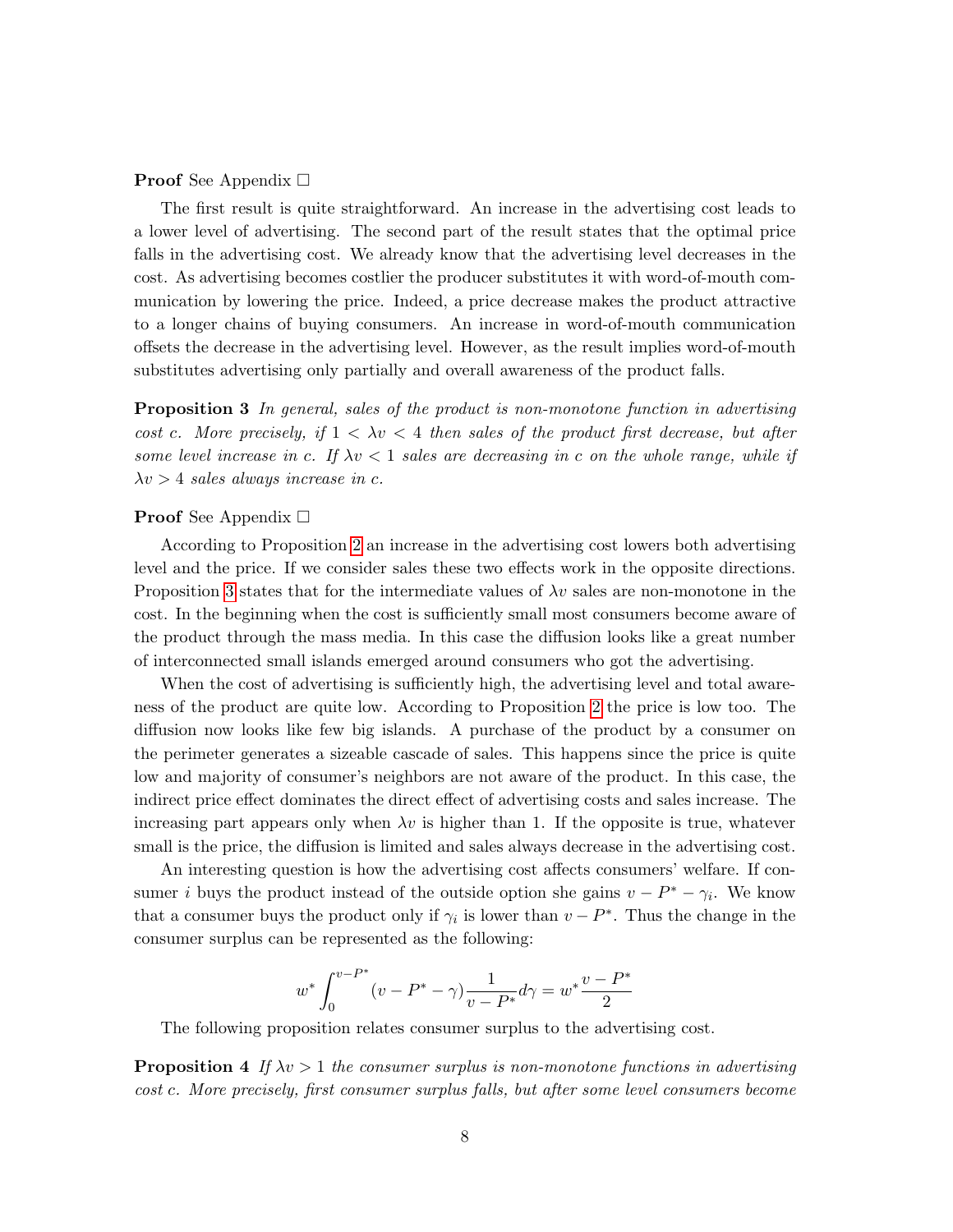better-off as the cost increases. When  $\lambda v < 1$  consumer surplus decreases in the cost on the whole range.

#### **Proof** See Appendix  $\Box$

We have seen that when advertising cost is sufficiently low, an increase in the cost lowers sales. At the same time the producer lowers the price to stimulate word-of-mouth communication. Initially, when advertising cost is sufficiently low, the price drop is not enough to offset decrease in sales, since word-of-mouth communication plays minor role in the information diffusion. Thus consumer surplus decreases in the advertising cost. However, for sufficiently high levels of advertising cost its further growth increases sales. In this case both effects work in the same direction as more consumers buy the product at a cheaper price. Thus when the advertising cost is sufficiently high consumer surplus increases in it.

The important point here is that consumer surplus increases only if  $\lambda v > 1$  and thus even infinitesimal advertisement may lead to a purchase of the product by some non-zero share of the population. When  $\lambda v < 1$  the decrease in the price has limited impact of sales and that is why sales and consumer surplus do not increase.

We have seen that consumers may benefit from an increase in the advertising cost. This happens because the producer by lowering the price substitutes word-of-mouth for advertising. The important question is whether taxation of advertising can be beneficial for the society as a whole. Total welfare consists of three parts. Producer surplus  $P^*w^* - \frac{c+t}{1-s^*}$ , consumer surplus  $w^* \frac{v - P^*}{2}$  $\frac{P}{2}^{P^*}$  and gains from taxation  $\frac{t}{1-s^*}$ . Summing up we obtain:

$$
SW = w^*(c+t)\frac{v + P^*(c+t)}{2} - \frac{c}{1 - s^*}
$$

<span id="page-8-0"></span>**Proposition 5** If  $2 < \lambda v < 6$  then social welfare first decreases in c up to the point where  $c = \frac{1 - \lambda v + \sqrt{1 + 4\lambda v}}{\lambda^2}$  and then increases. If  $\lambda v < 2$  then social welfare always decreases while for  $\lambda v > 6$  social welfare always increases in c.

#### **Proof** See Appendix  $\Box$

Thus if  $\lambda v$  is sufficiently high an increase in the consumer surplus due to a lower price compensates fall in the profits of producer and total welfare increases. The result crucially relies on the sufficiently high connectivity of the consumer network which facilitates wordof-mouth spreading.

### 3.2 The impact of connectivity

In the previous section we have seen substitution effect between advertising and word-ofmouth. More precisely, when advertising cost increases the producer turns to a cheaper word-of-mouth communication by decreasing the price. In this section we study the effect of network connectivity on the optimal amount of advertising and price. In contrast,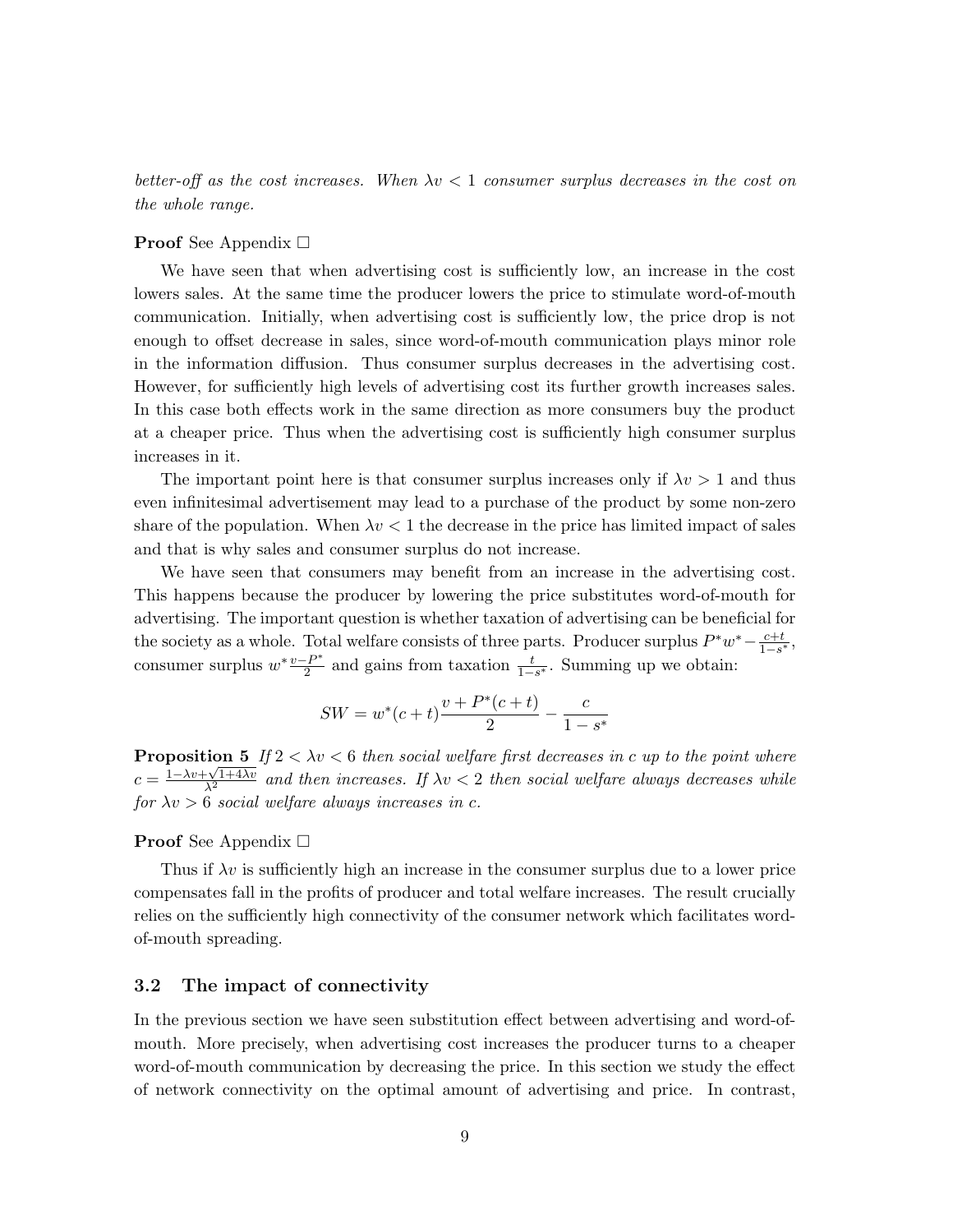to previous result we show that advertising and word-of-mouth may compliment each other. At the beginning, when connectivity grows, word-of-mouth compliments advertising and both increase. However, as connectivity grows further, the relationship is reversed and word-of-mouth becomes a substitute for the advertising. The following propositions formalize the result.

<span id="page-9-2"></span>**Proposition 6** When advertising cost c is sufficiently close to the upper limit, the amount of advertising is a non-monotone function in connectivity  $\lambda$ . More precisely, for sufficiently small  $\lambda$  the amount of advertising increases in  $\lambda$ , while for sufficiently high  $\lambda$  decreases. If the advertising cost is sufficiently low then the advertising level always decreases in  $\lambda$ .

When connectivity is sufficiently low, each advertising generates small cascade of sales as there are few channels for the information to spread on. A growth in the connectivity increases spreading efficiency of the network and hence increases the payoff on advertising. Thus for a sufficiently low levels of the connectivity, word-of-mouth serves as a complement to the advertising and both move in the same direction with the connectivity.

However, at some point a further increase in the connectivity leads to a congestion effect, when some advertisements are received by consumers who already know about the product from their neighbors. The payoff on the advertising decreases and the producer switches from advertising to relatively more efficient word-of-mouth. One of the immediate corollaries is that the advertising level reaches its maximum for intermediate values of connectivity  $\lambda$ , when advertising cost c is sufficiently close to the upper limit.

<span id="page-9-0"></span>**Proposition 7** The optimal price is a non-monotone function in connectivity  $\lambda$ . More precisely, first the price decreases in the connectivity, but after some point increases.

The intuition behind the result of Proposition [7](#page-9-0) is the same as in the case of relationship between advertising and  $\lambda$ . In both cases, an increase in the connectivity makes word-of-mouth and advertising more efficient, which leads to a decrease in the optimal price. However, at some point the congestion effect comes into play and crowds out both advertising and word-of-mouth, which leads to an increase in the optimal price.

<span id="page-9-1"></span>**Proposition 8** If network connectivity  $\lambda$  is sufficiently small then both consumer surplus and sales increase in  $\lambda$ . When network connectivity is sufficiently high and advertising cost is sufficiently low both consumer surplus and sales decrease in  $\lambda$ .

Probably surprisingly Proposition [8](#page-9-1) states that a higher connectivity and thus higher spreading efficiency of the network is not always better for consumers. When the connectivity is sufficiently low information about the product is scarce. In this case an increase in the connectivity leads to a lower price and higher advertising level, which increases consumer surplus. However, when the connectivity is sufficiently high and advertising cost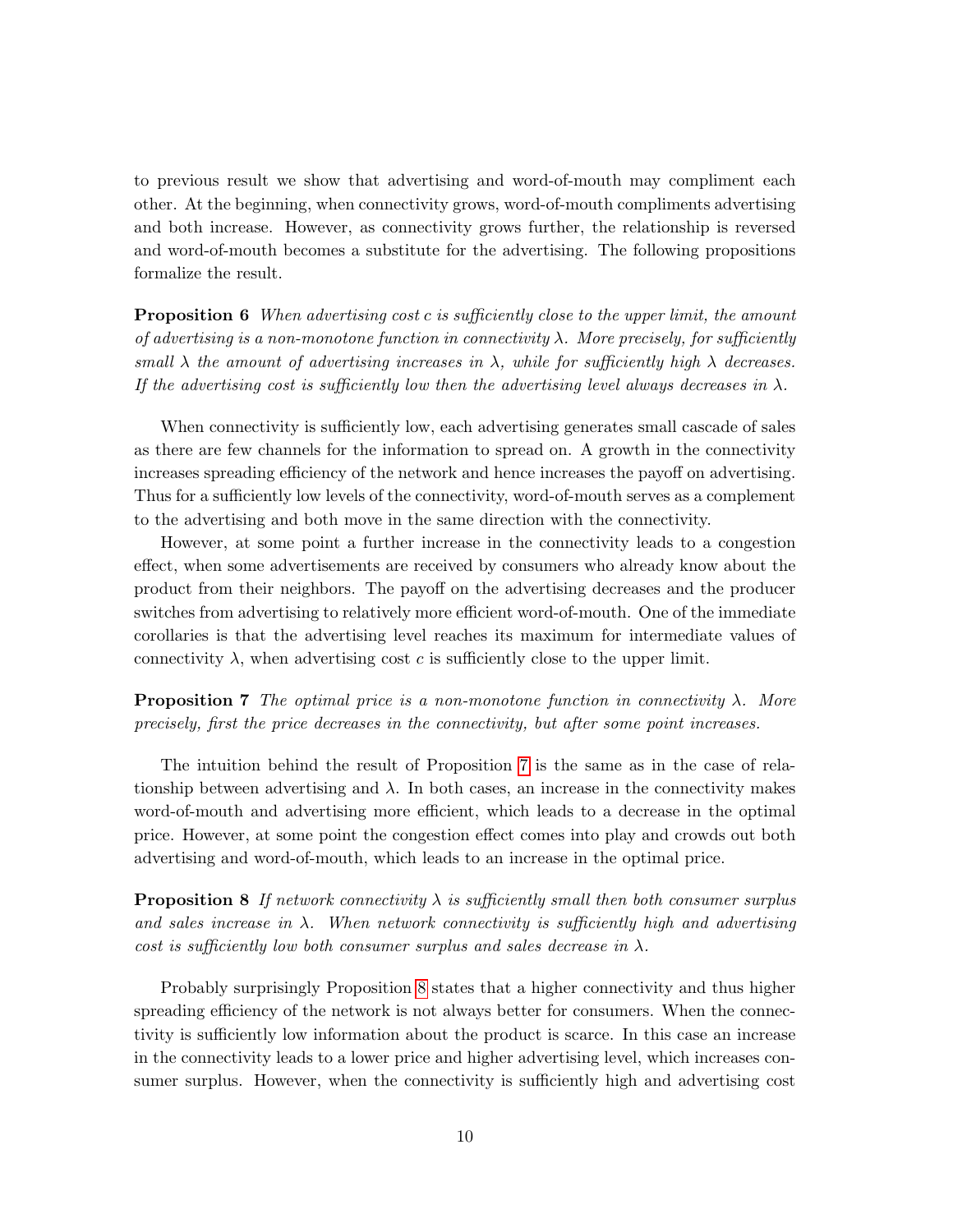$c$  is sufficiently low, a further increase in the connectivity leads to a higher price. This happens since a consumer in one way or another becomes aware of the product that is why it does not pain to cut some channels by increasing the price.

# 4 Conclusion

This paper studies the relationship between advertising and word-of-mouth communication. Both advertising and word-of-mouth increase consumers' awareness of the product, but act differently. In the paper we show that depending on the parameters of the model these two phenomena may compliment each other or act as substitutes. In particular, we show that for a sufficiently low connectivity levels both word-of-mouth and advertising are complements and grow with the connectivity. However, when connectivity becomes sufficiently high the producer substitutes advertising with relatively more efficient wordof-mouth.

We show that an increase in the advertising cost may actually increase consumer surplus. When advertising cost and network connectivity are sufficiently high, wordof-mouth is relatively more efficient than advertising and producer reduces the price to increase word-of-mouth communication. This price drop turns out to be sufficient to offset lower advertising and as a result lower product awareness.

We find that the optimal advertising level is a non-monotone function in the network connectivity. An increase in the connectivity facilitates word-of-mouth communication and consequently raises the payoff on advertising. However, for a sufficiently high connectivity levels its further increase leads to a congestion effect, when some consumers receive multiple recommendations and the optimal advertising level falls.

In the further research we plan to study the effect of the product quality on the optimal advertising and pricing strategies. This will allow us to differentiate the optimal marketing strategies for goods of high and low quality and to confront our findings with the data.

# References

- [1] Campbell, A., 2012, "Word-of-mouth and Percolation in Social Networks," American Economic Review, forthcoming.
- [2] Chuhay, R., 2013, "Pricing Innovation in the Presence of word-of-mouth Communication," mimeo, Higher School of Economics.
- [3] Galeotti, A. and Goyal, S., 2008, "A Theory of Strategic Diffusion," Rand Journal of Economics, 2009, pp. 509-532.
- [4] Lopez-Pintado, D., 2008, "Diffusion in complex social networks," Games and Economic Behavior, 62(2), 573-590.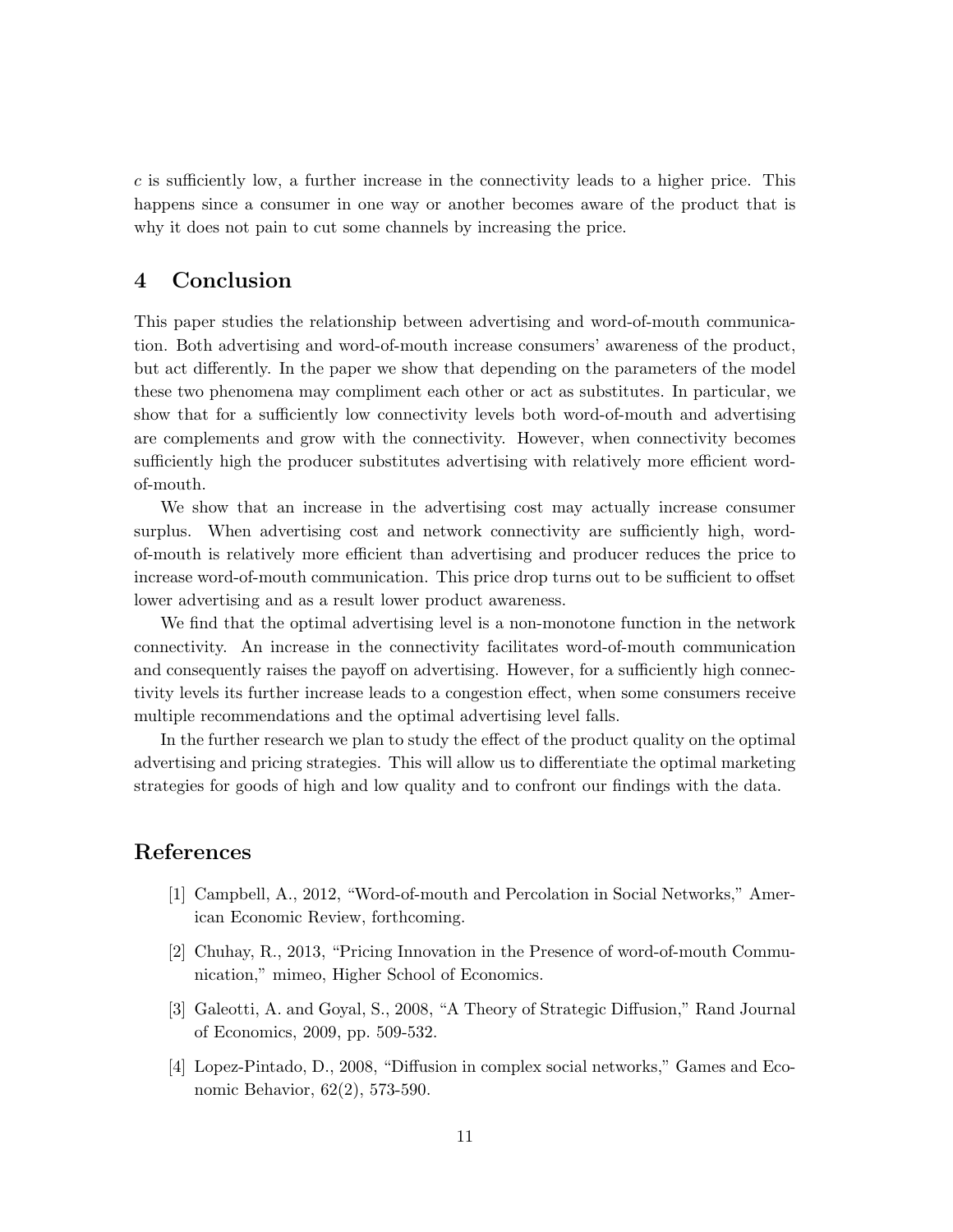# 5 APPENDIX

### Proof of Lemma [1](#page-5-0)

Taking the derivative with respect to s and P and expressing the derivative of w from the constraint we get:

<span id="page-11-0"></span>
$$
\frac{P(v - P)}{e^{\lambda w} - \lambda (1 - s)(v - P)} - \frac{c}{(1 - s)^2} = 0
$$
\n(2)

<span id="page-11-1"></span>
$$
-\frac{e^{-\lambda w} (e^{\lambda w} - (1-s)) (-(v-2P)e^{\lambda w} + \lambda (1-s)(v-P)^2)}{e^{\lambda w} - \lambda (1-s)(v-P)} = 0
$$
 (3)

Equations [\(2\)](#page-11-0), [\(3\)](#page-11-1) and constraint [\(1\)](#page-5-2) give us solution to the maximization problem. Solving [\(3\)](#page-11-1) for s we get two solutions. The first solution  $s = 1 - e^{\lambda w}$  implies zero diffusion. The second is the following:

<span id="page-11-2"></span>
$$
s = 1 - \frac{(v - 2P)e^{\lambda w}}{\lambda(v - P)^2}
$$
\n
$$
\tag{4}
$$

Substituting  $(4)$  to  $(2)$  we get:

$$
\frac{(v-P)^2e^{-2\lambda w} ((v-2P)^2e^{\lambda w} - c\lambda^2(v-P)^2)}{(v-2P)^2} = 0
$$

Solving the last equation for P, we get two possible candidates for the solution:  $P_1 =$  $\overline{v}$ 2  $\sqrt{ }$  $\left(1+\frac{1}{1+\frac{2e^{\frac{\lambda w}{2}}}{\sqrt{c}\lambda}}\right)$  $\setminus$ and  $P_2 = \frac{v}{2}$ 2  $\sqrt{ }$  $\left(1+\frac{1}{1-\frac{2e^{\frac{\lambda w}{2}}}{\sqrt{c}\lambda}}\right)$  $\setminus$ . The first one implies advertisement over 100%, the second gives us interior solution. Substituting  $P_2$  into equation for s and then substituting both to the constraint we get:

<span id="page-11-4"></span>
$$
s^* = 1 - \frac{2\sqrt{ce^{\frac{\lambda w^*}{2}} - c\lambda}}{v}
$$
 (5)

<span id="page-11-5"></span>
$$
P^* = \frac{v}{2} \left( 1 - \frac{1}{\frac{2e^{\frac{\lambda w^*}{2}}}{\sqrt{c\lambda}} - 1} \right)
$$
 (6)

<span id="page-11-3"></span>
$$
w^* = \frac{v}{2} - \frac{\sqrt{c}}{2} \left( \frac{2}{e^{\frac{\lambda w^*}{2}}} - \frac{v}{\frac{2e^{\frac{\lambda w^*}{2}}}{\lambda} - \sqrt{c}} \right) \tag{7}
$$

Note that by the definition  $0 < s^* < 1, 0 < P^* < v$  and  $0 < w^* < 1$ . The first condition gives us  $0 < 2e^{\frac{\lambda w^*}{2}} - \lambda \sqrt{c} < \frac{v}{\sqrt{c}}$ . The second condition implies  $\lambda \sqrt{c} < 2e^{\frac{\lambda w^*}{2}} - \lambda \sqrt{c}$ . Finally,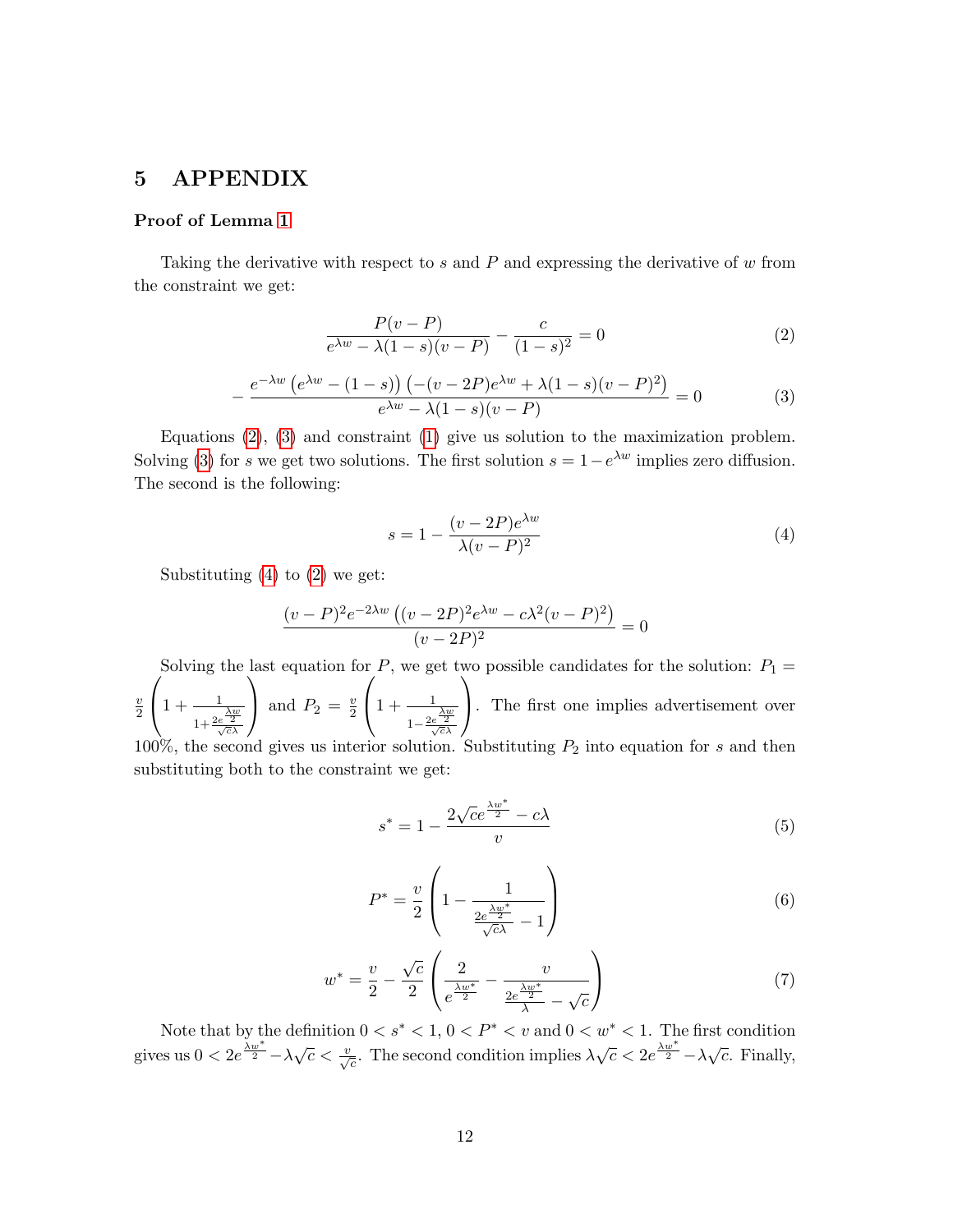the third condition implies  $1 < e^{\frac{\lambda w^*}{2}} < e^{\frac{\lambda}{2}}$ . Combining all three conditions and rearranging we get:

$$
\max\{\lambda\sqrt{c}, 2 - \lambda\sqrt{c}\} < 2e^{\frac{\lambda w^*}{2}} - \lambda\sqrt{c} < \min\left\{\frac{v}{\sqrt{c}}, 2e^{\frac{\lambda}{2}} - \lambda\sqrt{c}\right\} \tag{8}
$$

Or we can get:

$$
\max\{1, \lambda\sqrt{c}\} < e^{\frac{\lambda w^*}{2}} < \min\left\{\frac{1}{2}\left(\frac{v}{\sqrt{c}} + \lambda\sqrt{c}\right), e^{\frac{\lambda}{2}}\right\} \tag{9}
$$

Or we can get:

<span id="page-12-0"></span>
$$
\max\{\frac{1}{\sqrt{c}}, \lambda\} < \frac{e^{\frac{\lambda w^*}{2}}}{\sqrt{c}} < \min\left\{\frac{1}{2}\left(\frac{v}{c} + \lambda\right), \frac{e^{\frac{\lambda}{2}}}{\sqrt{c}}\right\} \tag{10}
$$

### Uniqueness of the solution for w

Lets denote by  $f(w)$  the right hand side of [\(7\)](#page-11-3). We know that  $f(0) = \frac{v - \sqrt{c}(2-\lambda\sqrt{c})}{2-\lambda\sqrt{c}}$  $\frac{\gamma c(2-\lambda\sqrt{c})}{2-\lambda\sqrt{c}}$  =  $\overline{v}$  $\frac{v}{2-\lambda\sqrt{c}} - \sqrt{c}$ , which is positive whenever  $0 < s^*(0)$  and  $P^*(0) < v$ . Taking the derivative of  $f(w)$  we get:

$$
\frac{1}{2}\sqrt{c\lambda e^{-\frac{\lambda w}{2}}}\left(1-\frac{\lambda v}{\left(2-\sqrt{c\lambda e^{-\frac{\lambda w}{2}}}\right)^2}\right)
$$

Note that by [\(4\)](#page-11-2) for s to be lower than 1, price P should be lower than  $\frac{v}{2}$ . Taking into account [\(10\)](#page-12-0) we can conclude that  $\sqrt{c\lambda}e^{-\frac{\lambda w}{2}} < 2$  for any w. Thus the last expression changes sign just once and in general  $f(w)$  first decreases and then increases. Taking into account that  $0 < s < 1$  and constraint from [\(1\)](#page-5-2) we can conclude that for any  $0 < w < 1$ , function  $f(w)$  is lower then v, which in turn is lower than 1. We can conclude that  $f(w)$ crosses 45 degree line only once from above and thus there is a unique solution to [\(7\)](#page-11-3).

#### Proof of Corollary [1](#page-5-1)

First lets identify the threshold cost  $\bar{c}$ , s.t. there is advertising in the equilibrium. Substituting  $s^* = 0$  into [\(5\)](#page-11-4) and solving for  $e^{\frac{\lambda w}{2}}$  we get  $e^{\frac{\lambda w}{2}} = \frac{c\lambda + v}{2\sqrt{a}}$  $\frac{2\lambda+v}{2\sqrt{c}}$ . Substituting it into [\(7\)](#page-11-3) we get  $w = \frac{1}{2}$  $\frac{1}{2}\left(c\left(\lambda - \frac{4}{c\lambda +}\right.\right.$  $\left(\frac{4}{c\lambda+v}\right)+v$ . Substituting it back to [\(5\)](#page-11-4) we get the following equation: √ 1

$$
1 + \frac{c\lambda - 2\sqrt{c}e^{\frac{1}{4}\lambda(c\left(\lambda - \frac{4}{c\lambda + v}\right) + v)}}{v} = 0,
$$

We can express threshold c as a share of v. Substituting  $c = \alpha^2 v^2$  we get: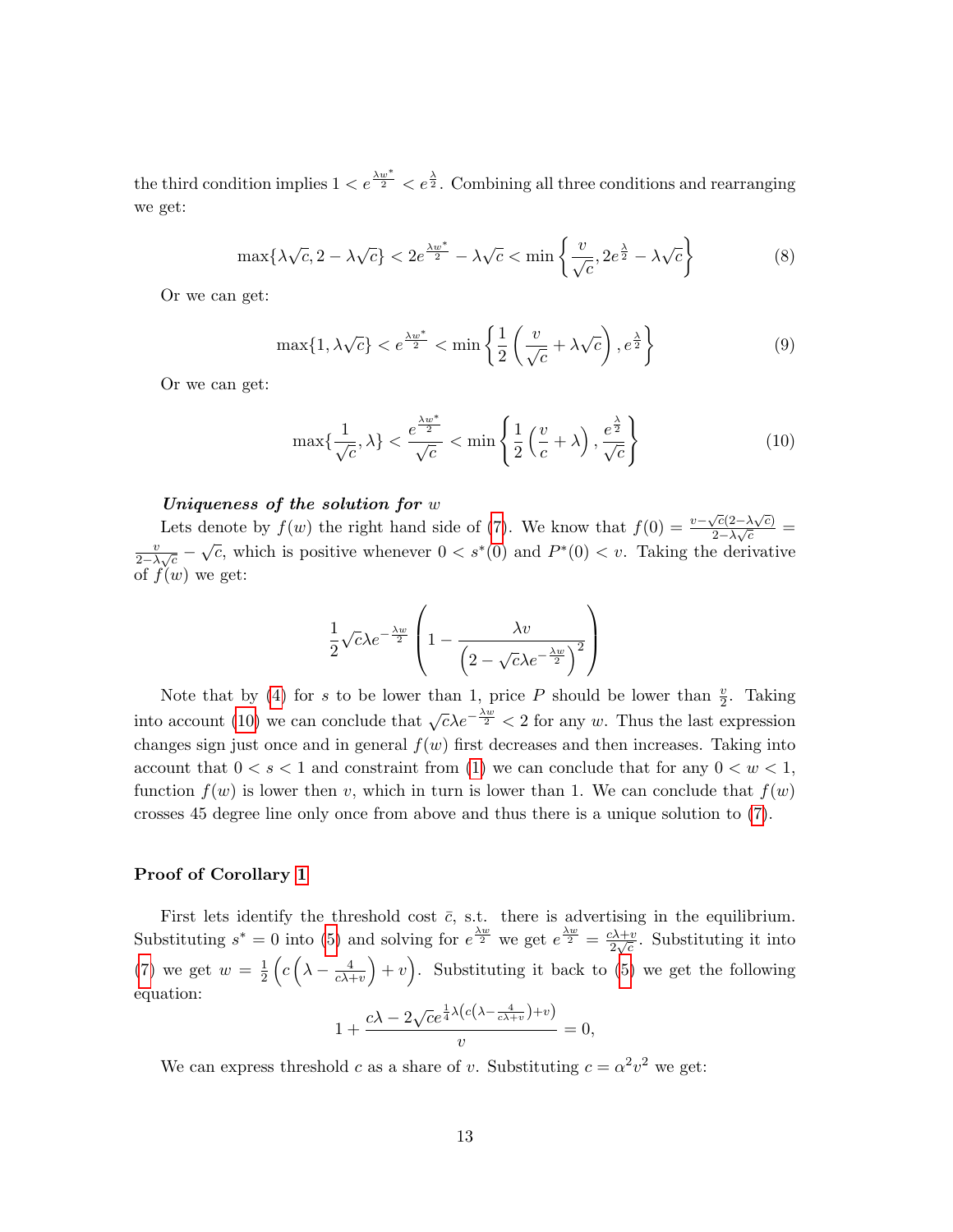$$
1 + \alpha^2 \lambda v - 2\alpha e^{\frac{1}{4}\lambda v \left(1 + \alpha^2 \lambda v - \frac{4\alpha^2}{1 + \alpha^2 \lambda v}\right)}
$$

If we reexpress  $\lambda v$  as  $\gamma$  we get

$$
\frac{1+\alpha^2\gamma}{\alpha}-2e^{\gamma\frac{(1+\alpha^2\gamma)^2-4\alpha^2}{4(1+\alpha^2\gamma)}}
$$

One can show that the function is negative for any  $\gamma > 1$  only if  $\alpha \geq 1$ . Thus threshold level  $\bar{c}$  equals  $v^2$ .

**Lemma 2** A variable  $q = \frac{e^{\frac{\lambda w}{2}}}{\sqrt{c}}$  decreases in c.

Rearranging the last expression and substituting  $q = \frac{e^{\frac{\lambda w}{2}}}{\sqrt{c}}$  we get:

<span id="page-13-2"></span>
$$
w = \frac{v}{2} - \frac{1}{2} \left( \frac{2}{q} - \frac{v}{\frac{2q}{\lambda} - 1} \right)
$$
 (11)

Taking the derivative of  $q$  with respect to  $c$  we get:

$$
\frac{e^{\frac{\lambda w}{2}} (c\lambda w'(c)-1)}{2c^{3/2}}
$$

Thus if  $w'(c) < 0$  then q decreases in c. To consider the case when  $w'(c) > 0$  lets calculate the derivative  $w'(c)$  using implicit function theorem. We get the following:

<span id="page-13-1"></span>
$$
w'(c) = \frac{-c\lambda^2 + 4\sqrt{c\lambda e^{\frac{\lambda w}{2}} + (\lambda v - 4)e^{\lambda w}}}{6c^{3/2}\lambda^2 e^{\frac{\lambda w}{2}} - c^2\lambda^3 + c\lambda(\lambda v - 12)e^{\lambda w} + 8\sqrt{c}e^{\frac{3\lambda w}{2}}}
$$
(12)

Substituting it to the the expression for  $q'(c)$  we get:

$$
\frac{1}{c} \left( \lambda \left( \frac{1}{\frac{e^{\lambda w}}{c}} - \frac{\lambda v}{\left( \lambda - \frac{2e^{\frac{\lambda w}{2}}}{\sqrt{c}} \right)^2} \right) - \frac{2}{\frac{e^{\frac{\lambda w}{2}}}{\sqrt{c}}} \right)^{-1}
$$

Substituting  $q$  we get that the previous expression is negative whenever the following holds:

$$
-\frac{2q-\lambda}{q^2}-\frac{\lambda v}{(2q-\lambda)^2}>0
$$

We know that  $2q > \lambda$  and thus  $q'(c)$  is always negative.

<span id="page-13-0"></span>**Lemma 3** Variable q always increases in  $\lambda$ . Moreover,  $q < \frac{2\lambda}{4-\lambda v}$  is true only for sufficiently high  $\lambda$ .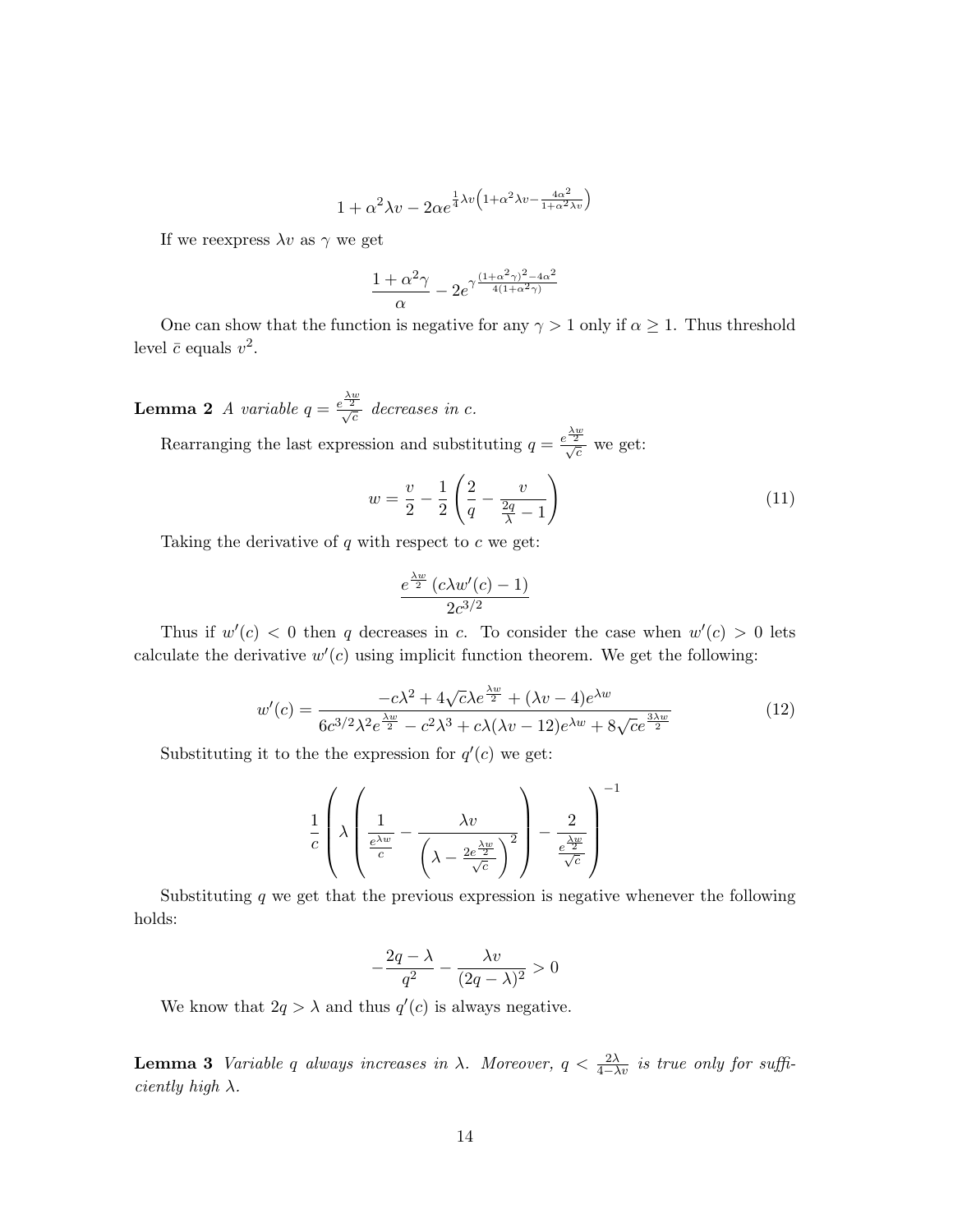### Proof

The full derivative of  $q = \frac{e^{\frac{\lambda w}{2}}}{\sqrt{c}}$  with respect to  $\lambda$  is

$$
\frac{e^{\lambda w} \left(-\sqrt{c}\lambda (4w-v)e^{\frac{\lambda w}{2}} + c\lambda^2 w + 4we^{\lambda w}\right)}{6c^{3/2}\lambda^2 e^{\frac{\lambda w}{2}} - c^2\lambda^3 + c\lambda(\lambda v - 12)e^{\lambda w} + 8\sqrt{c}e^{\frac{3\lambda w}{2}}}
$$

The denominator is positive. Substituting back  $q = \frac{e^{\frac{\lambda w}{2}}}{\sqrt{c}}$  into the numerator we get  $q(\lambda qv + 4qw(q - \lambda) + \lambda^2 w)$ , which is higher than zero since  $q > \lambda$ . Thus q increases in  $\lambda$ . In particular, this implies that  $\lambda w$  is increasing in  $\lambda$ .

Let's show that there is just one point of intersection of curves represented by  $q$  and  $\frac{2\lambda}{4-\lambda v}$ . Taking the derivative of q with respect to  $\lambda$  and substituting the derivative of  $w'(\lambda)$ we get:

$$
\frac{e^{\lambda w} \left(-\sqrt{c}\lambda (4w-v)e^{\frac{\lambda w}{2}} + c\lambda^2 w + 4we^{\lambda w}\right)}{6c^{3/2}\lambda^2 e^{\frac{\lambda w}{2}} - c^2\lambda^3 + c\lambda(\lambda v - 12)e^{\lambda w} + 8\sqrt{c}e^{\frac{3\lambda w}{2}}}
$$

Substituting  $q = \frac{e^{\frac{\lambda w}{2}}}{\sqrt{c}}$  we get:

$$
\frac{q^2 (4q^2w - \lambda q(4w - v) + \lambda^2 w)}{8q^3 - \lambda^3 + \lambda q^2(\lambda v - 12) + 6\lambda^2 q} = \frac{q^2 (4q^2w - \lambda q(4w - v) + \lambda^2 w)}{(2q - \lambda)^3 + v\lambda^2 q^2}
$$

The denominator is positive, since  $q > \lambda$ . We know that at the point of intersection  $q = \frac{2\lambda}{4-\lambda v}$  substituting it to the expression we get

$$
\frac{4\lambda^2v(8-\lambda v(2-\lambda w))}{(4-\lambda v)^2(32-16\lambda-\lambda^3v^2)}
$$

One can show that the last expression for any w is lower than the derivative of  $\frac{2\lambda}{4-\lambda v}$ with respect to  $\lambda$ , which is  $\frac{8}{(4-\lambda v)^2}$ . Thus we can conclude that whenever we have an intersection of two curves it should be that  $\frac{2\lambda}{4-\lambda v}$  crosses q from below. Hence, there is at most one point of intersection, s.t. q intersects  $\frac{2\lambda}{4-\lambda v}$  from below.

When  $\lambda = 0$ , q equals  $\frac{1}{\lambda}$  $\overline{c}$  and thus for sufficiently small  $\lambda$ , q is higher than  $\frac{2\lambda}{4-\lambda v}$ . When  $\lambda$  approaches  $\frac{4}{v}$ , expression  $\frac{2\lambda}{4-\lambda v}$  approaches infinity, while q is always limited for any finite  $\lambda$ . Thus there is a unique intersection point of q and  $\frac{2\lambda}{4-\lambda v}$ , s.t. q intersects  $\frac{2\lambda}{4-\lambda v}$ from below, and thus  $q < \frac{2\lambda}{4-\lambda v}$  is true for sufficiently high  $\lambda$ .

#### Proof of Proposition [1](#page-6-0)

Sales in the case of complete and incomplete information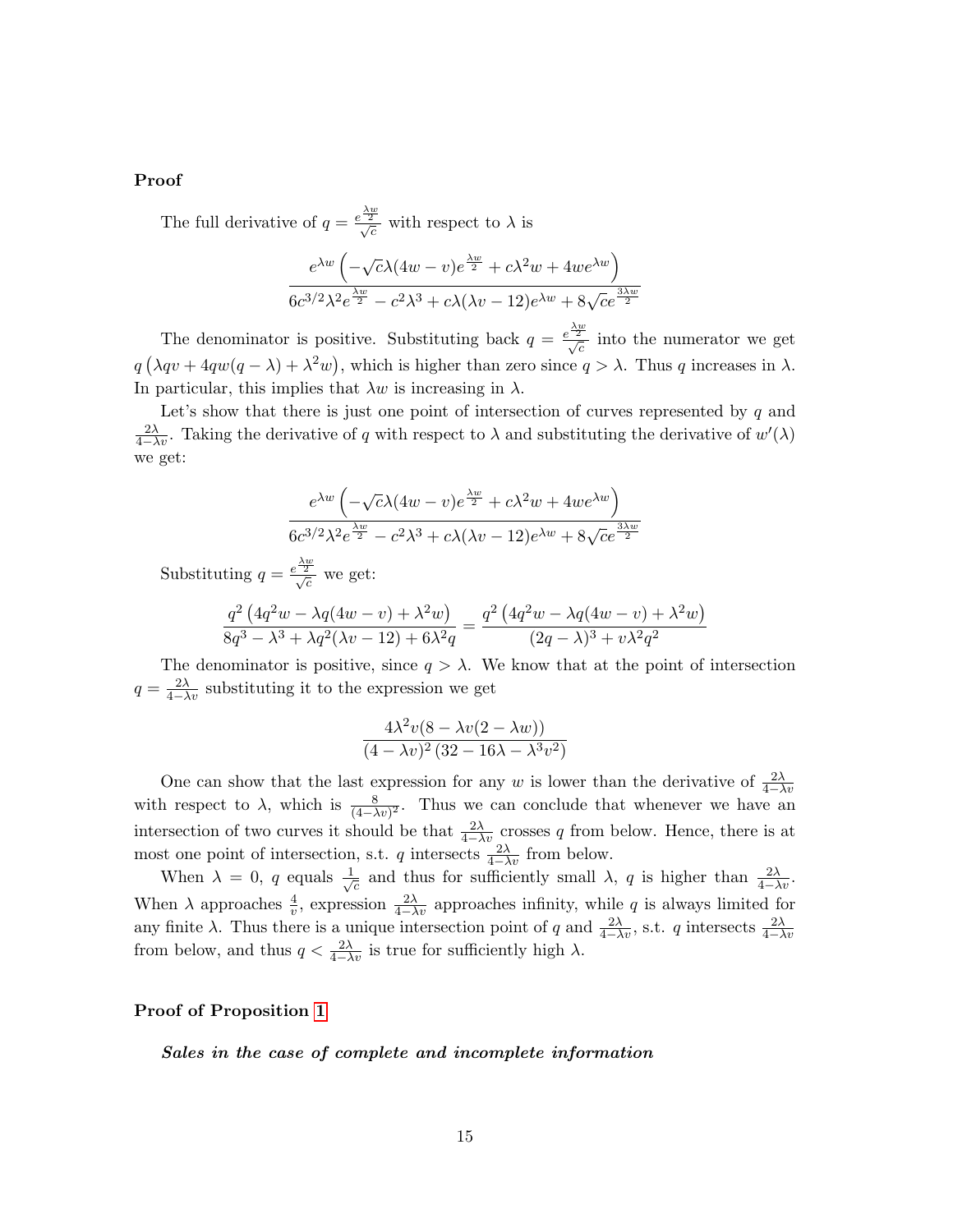$$
w^* = \frac{v}{2} - \frac{\sqrt{c}}{2} \left( \frac{2}{e^{\frac{\lambda w^*}{2}}} - \frac{\lambda v}{2e^{\frac{\lambda w^*}{2}} - \lambda \sqrt{c}} \right)
$$

Sales in the case of incomplete information are higher than sales in the case of full information if the second term is positive. Substituting  $q = \frac{e^{\frac{\lambda w}{2}}}{\sqrt{c}}$  to the second term we get

$$
\frac{\sqrt{c}e^{-\frac{\lambda w}{2}}\left(2\sqrt{c}\lambda + \lambda ve^{\frac{\lambda w}{2}} - 4e^{\frac{\lambda w}{2}}\right)}{2(2e^{\frac{\lambda w}{2}} - \sqrt{c}\lambda)} = \frac{2\lambda + \lambda qv - 4q}{2q(2q - \lambda)}
$$

The denominator is always positive. The numerator is positive if  $\lambda v > 4$  or  $\lambda v < 4$ and  $q < \frac{2\lambda}{4-\lambda v}$ . We know that q decreases in c, while  $\frac{2\lambda}{4-\lambda v}$  does not depend on c. Thus sales will be higher than  $\frac{v}{2}$  for sufficiently high c if there is q, such that  $\lambda < q < \frac{2\lambda}{4-\lambda v}$ . Rearranging we get that condition always holds for  $2 \geq \lambda v \leq 4$ .

We also know that q increases in  $\lambda$ . By Lemma [3](#page-13-0) we know that there is a unique intersection point of q and  $\frac{2\lambda}{4-\lambda v}$ , s.t.  $\frac{2\lambda}{4-\lambda v}$  intersects q from below. Thus we can conclude that for sufficiently high  $\lambda$  sales are higher than  $\frac{v}{2}$ , since there always be such  $\lambda$  that  $2 > \lambda v$ .

The fact that the optimal price is always lower than in the case of full information immediately follows from Lemma [1.](#page-5-0)

### Proof of Proposition [2](#page-6-1)

## s <sup>∗</sup> decreases in c

Taking the derivative of  $(5)$  and assuming that w is a function of c we get:

$$
\frac{\lambda}{v} - \frac{e^{\frac{\lambda w}{2}} (c\lambda w'(c) + 1)}{v\sqrt{c}}
$$

Substituting [\(12\)](#page-13-1) we get:

$$
-\frac{1}{\sqrt{c}v}\left(\frac{1}{2e^{\frac{\lambda w}{2}}-\sqrt{c}\lambda}+\frac{2e^{\lambda w}}{\sqrt{c}v\lambda^2e^{\lambda w}+\left(2e^{\frac{\lambda w}{2}}-\sqrt{c}\lambda\right)^3-2e^{\lambda w}\left(2e^{\frac{\lambda w}{2}}-\sqrt{c}\lambda\right)}\right)^{-1}
$$

We know that  $2e^{\frac{\lambda w}{2}} - \sqrt{c\lambda} > 0$  and thus the derivative is negative if the second term in the brackets is positive.

Lets denote by  $q = e^{\lambda w \over 2}$ . From the previous analysis we know that s and P are meaningful when  $\sqrt{c\lambda} < 2q - \sqrt{c\lambda} < \frac{v}{\sqrt{c}}$  and q is higher than 1, since  $w \ge 0$ . Thus the condition becomes  $\max\{\sqrt{c}\lambda, 1\} \leq q \leq \frac{1}{2}$  $\frac{1}{2}\left(\sqrt{c}\lambda+\frac{v}{\sqrt{c}}\right)$ .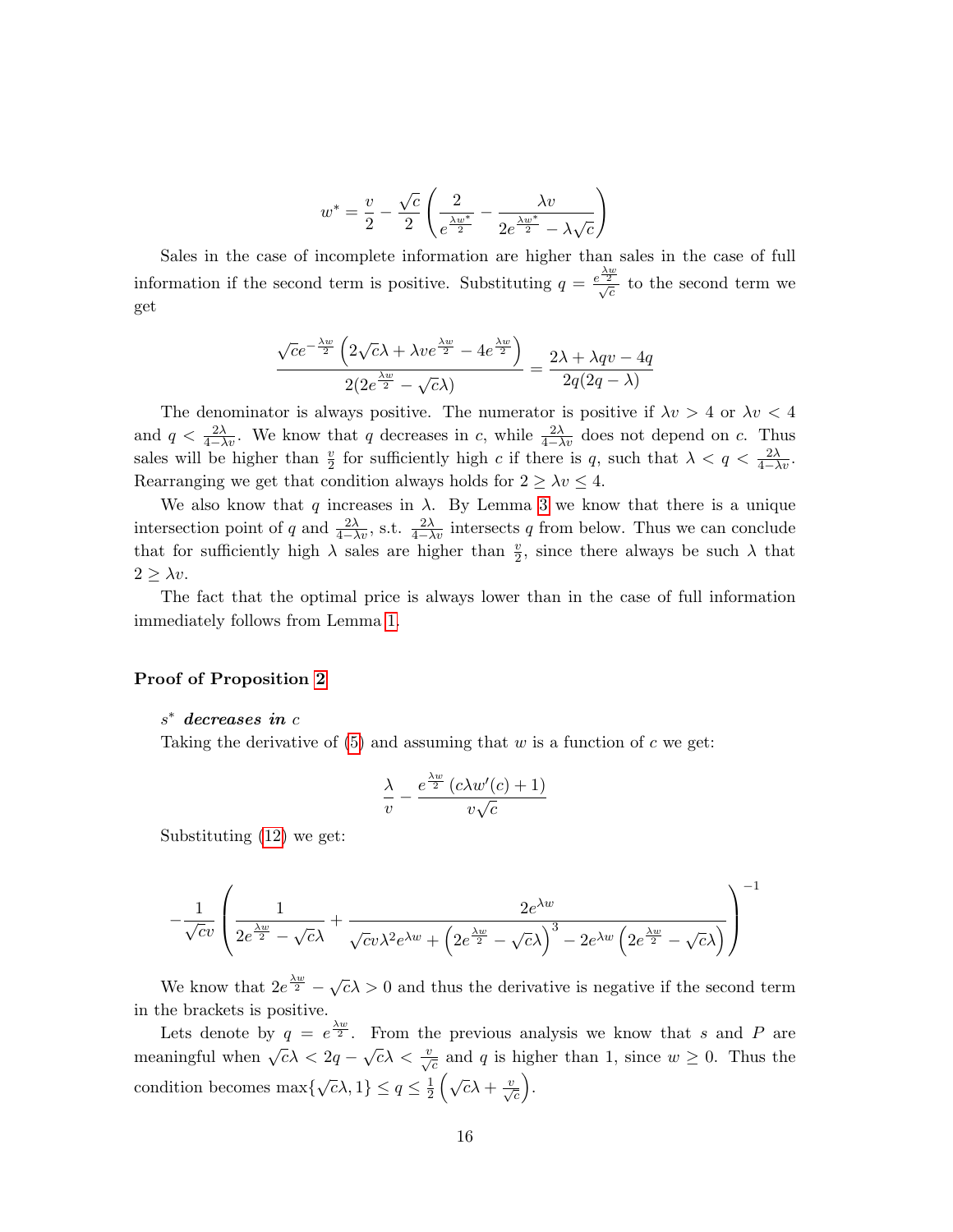Using q we can rewrite the condition in the following form  $f(q) = -2q^2(2q - \sqrt{c}\lambda) +$  $\sqrt{c\lambda}q^2(\lambda v) + (2q - \sqrt{c\lambda})^3 > 0$ . Taking the derivative of the last expression with respect  $\alpha$  and  $\alpha$  we get  $f'(q) = 2(3c\lambda^2 + \sqrt{c\lambda q(\lambda v - 10) + 6q^2})$ . The expression represents upward sloping parabola. Taking the derivative we can find the minimum  $q_m = \sqrt{c} \lambda \frac{10 - \lambda v}{12}$ . Since  $q_m < \sqrt{c}\lambda$ , the range of admissible values for q is on the upward sloping part of the  $q_m \to \sqrt{\epsilon}$ , the range of damnships values for  $q$  is on the applied stoping part of the parabola. Thus if  $\sqrt{c}\lambda > 1$  and  $f'(\sqrt{c}\lambda) > 0$  or  $\sqrt{c}\lambda \le 1$  and  $f'(1) > 0$  we can conclude that  $f'(q)$  is positive on the whole range.

Substituting  $\sqrt{c}\lambda$  to  $f()$  we get  $2c\lambda^2(\lambda v - 1)$ , which is positive if  $\lambda v > 1$ . Note that  $\sqrt{c}\lambda > 1$  and thus  $\lambda > \frac{1}{\sqrt{c}}$  $\frac{1}{c}$  and thus  $1 < \sqrt{c\lambda} < \frac{v}{\sqrt{c}} < \lambda v$ . Assume now that  $\sqrt{c}$  $\sqrt{c}\lambda < 1$ , substituting  $q = 1$  we get  $2(3c\lambda^2 + \sqrt{c}\lambda(\lambda v - 10) + 6)$ , which is positive, since  $\overline{c}\lambda < 2 - \sqrt{c}\lambda < \frac{v}{\sqrt{c}}.$ 

Going back to  $f()$  we should check that if  $\sqrt{c}\lambda > 1$  then  $f(\sqrt{c}\lambda) = c^{3/2}\lambda^3(\lambda v - 1)$  is higher than zero. We already have seen that if  $\sqrt{c\lambda} > 1$  then  $\lambda v > 1$  and thus  $f(\sqrt{c\lambda}) > 0$ . Substituting  $q = 1$  we get  $\sqrt{c\lambda} (\lambda (-c\lambda + 6\sqrt{c} + v) - 10) + 4$ , which is greater than zero.

# $P^*$  decreases in  $c$

Taking into account that  $q$  always decreases in  $c$  it is easy to show that the optimal price represented by [\(6\)](#page-11-5) always decreases in c too.

# $\emph{Number of informed consumers $\frac{w^*}{v-P^*}$ decreases in c}$

We know that in the equilibrium  $w^*$  consumers buy the product. Each of the informed consumers buys the product with probability  $v - P^*$  and thus the number of informed consumers is the following:

$$
\frac{w^*}{v - P^*} = \frac{\lambda + q(qv - 2)}{q^2 v}
$$

Taking the derivative with respect to q we get  $\frac{2(q-\lambda)}{q^{3}v}$  which is positive, since by [\(10\)](#page-12-0) q is always greater than  $\lambda$ . Thus the number of informed consumers increases in q and consequently always falls in c.

### Proof of Proposition [3](#page-7-0)

## In general  $w^*$  first decreases and then increases in  $c$

Taking the derivative of RHS of  $(11)$  with respect to q we get:

<span id="page-16-0"></span>
$$
\frac{1}{q^2} - \frac{\lambda v}{(2q - \lambda)^2} \tag{13}
$$

The expression is positive if  $(4 - \lambda v)q^2 - 4\lambda q + \lambda^2 > 0$ . If  $\lambda v < 4$  the last expression is upward sloping parabola and it is positive if  $q < q_1 = \frac{\lambda}{2+\sqrt{\lambda v}}$  or  $q > q_2 = \frac{\lambda}{2-\sqrt{\lambda v}}$  $\frac{\lambda}{2-\sqrt{\lambda v}}$ . Substituting q into [\(10\)](#page-12-0) we get  $\lambda < q < \frac{1}{2}(\lambda + \frac{v}{c})$  $\frac{v}{c}$ ). Thus q is always greater than  $q_1$ . We know that q decreases in c and if  $q > q_2$  then there are values of c such that w decreases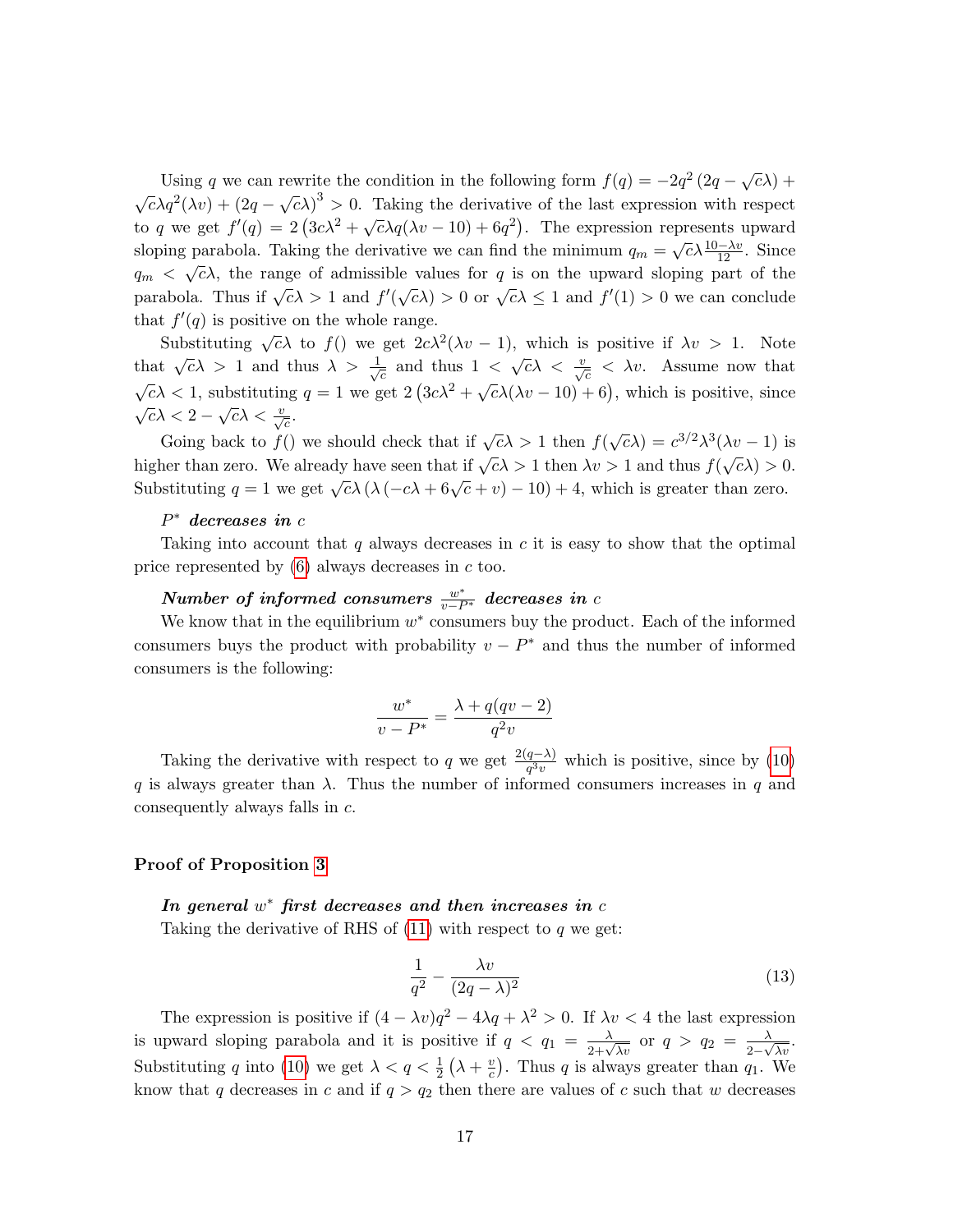in c. This happens if  $\frac{\lambda}{2-\sqrt{\lambda v}} < \frac{1}{2}$  $rac{1}{2}(\lambda + \frac{v}{c})$  $(\frac{v}{c})$ , which reduces to  $2\sqrt{\frac{v}{\lambda}} > v + c\lambda$ . Since we are interested in the existence we substitute  $c = 0$  and obtain  $\lambda v < 4$ .

When q is lower than  $q_2$  expression [\(13\)](#page-16-0) is negative and w increases in c. Actually, the increasing behavior appears when  $\lambda < \frac{\lambda}{2-\sqrt{\lambda v}}$ , which holds if  $\lambda v > 1$ .

When  $\lambda v > 4$  we have downwards sloping parabola. In this case  $q_2$  becomes negative and  $\lambda$  is higher than  $\frac{\lambda}{2+\sqrt{\lambda v}}$ . Thus expression [\(13\)](#page-16-0) is negative and w increases on the whole range in c.

#### Proof of Proposition [4](#page-7-1)

Consumer surplus  $w^* \frac{v-P^*}{2}$  $\frac{e^{-\boldsymbol{P}^*}}{2}$  is non monotone in  $c$ Substituting expressions for  $w^*$  and  $P^*$  in terms of q to  $CS = w^* \frac{v - P^*}{2}$  we get:

$$
\frac{v(\lambda + q(qv - 2))}{2(2q - \lambda)^2}
$$

Deriving it with respect to  $q$  we get:

$$
-\frac{v(\lambda+q(\lambda v-2))}{(2q-\lambda)^3}
$$

We know that the denominator is positive and thus the whole expression is negative if  $\lambda v > 2$  or  $q < \frac{\lambda}{2-\lambda v}$ . By condition [\(10\)](#page-12-0) we know that  $\lambda < q < \frac{1}{2}(\frac{v}{c} + \lambda)$ . Thus there is a region where the derivative is negative if  $\lambda v > 1$ . Taking into account that the derivative of q with respect to c is negative we can conclude that if  $\lambda v > 1$  then there is a region where CS increases in  $c$ .

#### Proof of Proposition [5](#page-8-0)

#### In general social welfare first decreases in c and then increases.

Taking the derivative of the expression for social welfare with respect to  $q$  we get:

$$
-\frac{v(q-\lambda)\left((\lambda v-6)q^2+5\lambda q-\lambda^2\right)}{q^2(2q-\lambda)^3}
$$

The sign of the derivative depends on sign of the following expression  $(\lambda v - 6)q^2 + 5\lambda q$  $\lambda^2$ , since we know that  $q > \lambda$ . If  $\lambda v > 6$  it is always positive and thus SW decreases in q and consequently increases in c. If however  $\lambda v < 6$  we have downward sloping parabola with roots  $q_1 = \frac{5\lambda - \lambda\sqrt{1+4\lambda v}}{2(6-\lambda v)}$  $\frac{-\lambda\sqrt{1+4\lambda v}}{2(6-\lambda v)}$  and  $q_2 = \frac{5\lambda + \lambda\sqrt{1+4\lambda v}}{2(6-\lambda v)}$  $\frac{+\lambda\sqrt{1+4\lambda v}}{2(6-\lambda v)}$ . We can show that if  $\lambda v < 6$  the first root is always less than  $\lambda$  and thus does not belong to admissible parameter range. The second root is higher than  $\lambda$  if  $\lambda v > 2$  and is lower than  $\frac{1}{2} \left( \frac{v}{c} + \lambda \right)$  if  $c < \frac{1 - \lambda v + \sqrt{1 + 4\lambda v}}{\lambda^2}$ .

Summing up if  $\lambda v < 2$  then SW always decreases in c. If  $2 < \lambda v < 6$  then SW first decreases in c up to the point where  $c = \frac{1 - \lambda v + \sqrt{1 + 4\lambda v}}{\lambda^2}$  and then increases. If  $\lambda v > 6$  then SW always increases in c.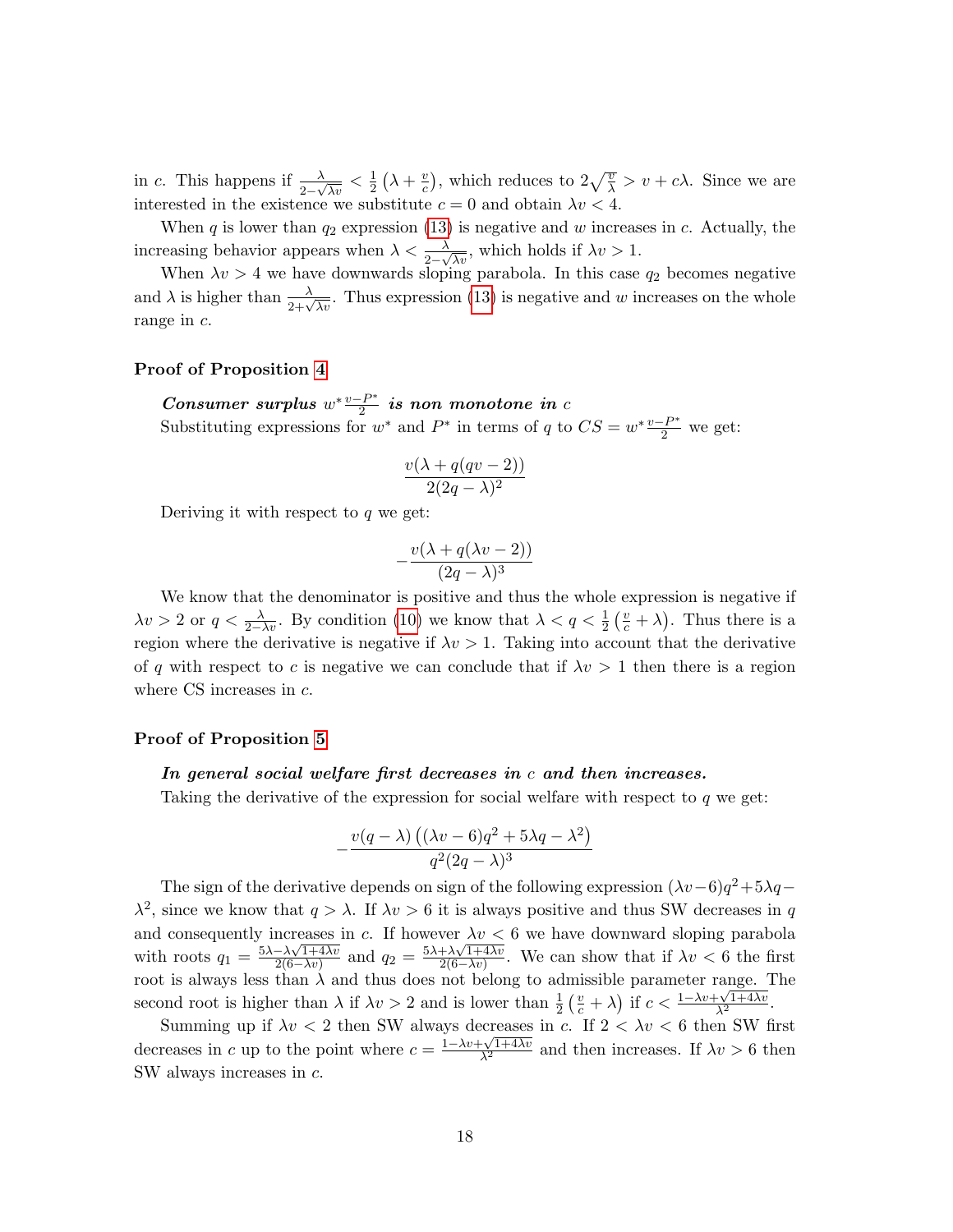### Proof of Proposition [6](#page-9-2)

# The amount of advertisement  $s^*$  first increases, but then decreases in  $\lambda$

Taking the full derivative of solution for s we get  $\frac{c-\sqrt{c}e^{\frac{1}{2}\lambda w(\lambda)}(\lambda w'(\lambda)+w(\lambda))}{w}$  $\frac{(\lambda w \ (\lambda) + w(\lambda))}{v}$ . Substituting the derivative of  $w(\lambda)$  with respect to  $\lambda$  we get the following expression:

$$
c + \frac{-2c^{3/2}\lambda^2we^{\lambda w} + 2c\lambda(4w - v)e^{\frac{3\lambda w}{2}} - 8\sqrt{c}we^{2\lambda w}}{8e^{\frac{3\lambda w}{2}} - \lambda^3c^{3/2} + \sqrt{c}\lambda(\lambda v - 12)e^{\lambda w} + 6c\lambda^2e^{\frac{\lambda w}{2}}}
$$

Substituting  $q = \frac{e^{\frac{\lambda w}{2}}}{\sqrt{c}}$  we get:

$$
c\left(1 - \frac{q^2\left(8q^2w - 2\lambda q(4w - v) + 2\lambda^2 w\right)}{(2q - \lambda)^3 + v\lambda^2 q^2}\right)
$$

Expressing equation for  $w$  in terms of  $q$  we get:

<span id="page-18-1"></span>
$$
w = \frac{1}{2} \left( v - \left( \frac{2}{q} - \frac{\lambda v}{2q - \lambda} \right) \right) \tag{14}
$$

Substituting last equation to the derivative we get:

<span id="page-18-0"></span>
$$
c\left(1+\frac{2q\left(\lambda^2-2q^3v+4q^2-4\lambda q\right)}{(2q-\lambda)^3+v\lambda^2q^2}\right)
$$
\n(15)

We know that  $\lambda < q < \frac{1}{2} \left( \frac{v}{c} + \lambda \right)$ . When  $\lambda$  equals 0,  $q = \frac{1}{\sqrt{\lambda}}$  $\overline{c}$ . Substituting it into the derivative we get  $2 - \frac{v}{2}$  $\frac{v}{2\sqrt{c}}$ , which is positive if  $c > \frac{v^2}{16}$ . Thus if  $c > \frac{v^2}{16}$  the optimal advertising first increases in  $\lambda$  and otherwise decreases in  $\lambda$ .

Expression in the brackets in [\(15\)](#page-18-0) is positive if  $\lambda^2 - 2q^3v - q^2(\lambda v - 8) - 6\lambda q > 0$  and is negative otherwise. The expression decreases in  $\lambda$  for all values. Taking the derivative with respect to q we get quadratic expression in  $q$ ,  $-2(3\lambda + 3q^2v + q(\lambda v - 8))$ . One can show that if  $\lambda v \geq \frac{5}{4}$  $\frac{5}{4}$  then the expression is negative and thus the derivative decreases in q. We know that q increases in  $\lambda$ . Thus when  $\lambda \geq \frac{5}{4v}$  we can conclude that the amount of advertising decreases in  $\lambda$ 

<span id="page-18-2"></span>**Lemma 4** If there is no advertising in the equilibrium, the optimal price  $P^*$  always increases in  $\lambda$ 

### Proof

Substituting into equation for the optimal price  $s^* = 0$  we get:

$$
\hat{P}^* = \frac{\lambda v + \sqrt{e^{\lambda w^*} \left(e^{\lambda w^*} - \lambda v\right)} - e^{\lambda w^*}}{\lambda} = \sqrt{\frac{e^{\lambda w^*}}{\lambda} \left(\frac{e^{\lambda w^*}}{\lambda} - v\right)} - \left(\frac{e^{\lambda w^*}}{\lambda} - v\right) \tag{16}
$$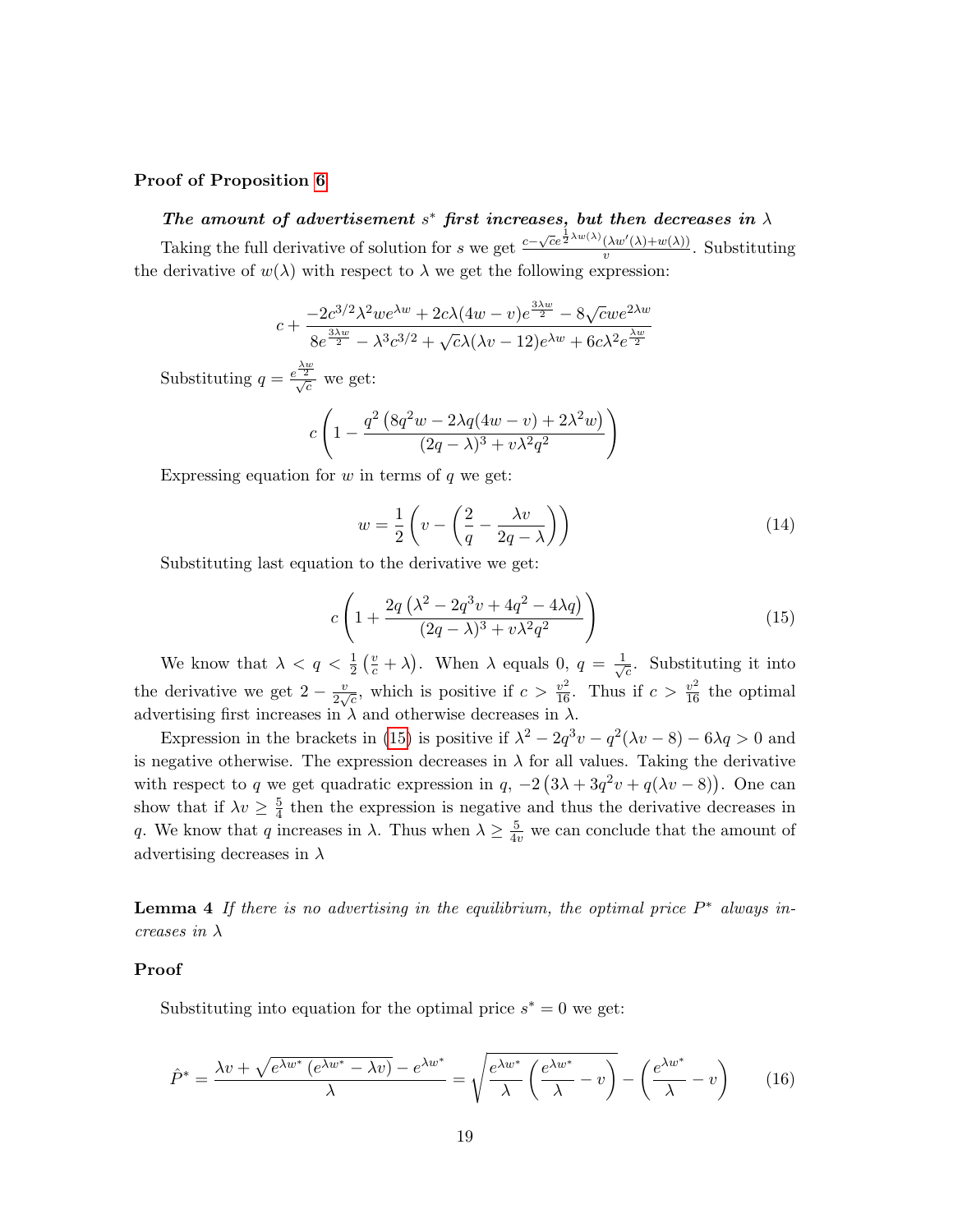And equation for sales becomes:

<span id="page-19-0"></span>
$$
\lambda w^* = e^{-\lambda w^*} \left( e^{\lambda w^*} - 1 \right) \left( e^{\lambda w^*} - \sqrt{e^{\lambda w^*} \left( e^{\lambda w^*} - \lambda v \right)} \right) \tag{17}
$$

Note that for existence of the solution  $e^{\lambda w^*}$  should be higher than  $\lambda v$ , thus the smallest possible value of  $w^*$  is  $\frac{\ln(\lambda v)}{\lambda}$ . Substituting it to [\(17\)](#page-19-0) we get  $\lambda v < e^{\lambda v - 1}$  which is always true. Thus the curve on the left hand side is above 45 degree line at  $w = \frac{\ln(\lambda v)}{\lambda}$  $\frac{\lambda v}{\lambda}$ . The maximal value for w is v. Substituting  $y = \lambda w = \lambda v$  we get  $y(e^y + 1) - 2e^y(e^y - \sqrt{e^y(e^y - y)}).$ Subtracting y and taking out common factor we get  $y - 2(e^y - \sqrt{e^y(e^y - y)})$ , which is lower than 0, and thus the curve represented by the RHS of  $(17)$  is below 45 degree line.

Substituting  $x = \lambda w^*$  and  $y = \lambda v$  into [\(17\)](#page-19-0) we get  $x = e^{-x} (e^x - 1) (e^x - \sqrt{e^x (e^x - y)})$ . The derivative of the right hand side of the equation with respect to  $\dot{x}$  is:

$$
\frac{e^x\left(2\sqrt{e^x\left(e^x-y\right)}-2e^x+y\right)+y}{2\sqrt{e^x\left(e^x-y\right)}}
$$

The denominator is positive since  $1 \leq y \leq e^x$ . Solving equation [\(17\)](#page-19-0) for y we get  $y = \frac{e^x(-x+2e^x-2)x}{(e^x-1)^2}$  $\frac{(x+2e^x-2)x}{(e^x-1)^2}$ . Substituting it to the numerator we get:

$$
-\frac{xe^x(2(1-e^x)+x(1+e^x))}{(1-e^x)^2},
$$

which is negative for any  $x > 0$ . This implies that if the curve crosses 45 degree line it should cross it from above. Thus the solution exists and it is unique.

Substituting  $z = \frac{e^{\lambda w^*}}{\lambda}$  $\frac{w^2}{\lambda}$  into  $P^*$  and taking the derivative with respect to z we get:

$$
\frac{z - \frac{1}{2}v}{\sqrt{z(z - v)}} - 1
$$

The denominator is positive since  $\lambda z = e^{\lambda w^*} > \lambda v$ . It is easy to see that the expression is positive too. Thus we proved that  $P^*$  increases in  $z = e^{\lambda w^*}$  $\frac{dS}{dt}$ . Taking the full derivative of  $\frac{e^{\lambda w^*}}{\lambda}$  with respect to  $\lambda$  we get:

$$
\frac{2e^{\lambda w^*} \left(e^{\lambda w^*} - \lambda v - \lambda w^* \sqrt{e^{\lambda w^*} \left(e^{\lambda w^*} - \lambda v\right)}\right)}{\lambda^2 \left(\lambda v + e^{\lambda w^*} \left(\lambda v + 2\sqrt{e^{\lambda w^*} \left(e^{\lambda w^*} - \lambda v\right)} - 2e^{\lambda w^*}\right) - 2\sqrt{e^{\lambda w^*} \left(e^{\lambda w^*} - \lambda v\right)}\right)}
$$

Substituting  $\lambda w^*$  from [\(17\)](#page-19-0) into the expression in the brackets in the numerator we get:

$$
e^{\lambda w^*} - \lambda v - e^{-\lambda w^*} \left( e^{\lambda w^*} - 1 \right) \left( e^{\lambda w^*} - \sqrt{e^{\lambda w^*} \left( e^{\lambda w^*} - \lambda v \right)} \right) \sqrt{e^{\lambda w^*} \left( e^{\lambda w^*} - \lambda v \right)} =
$$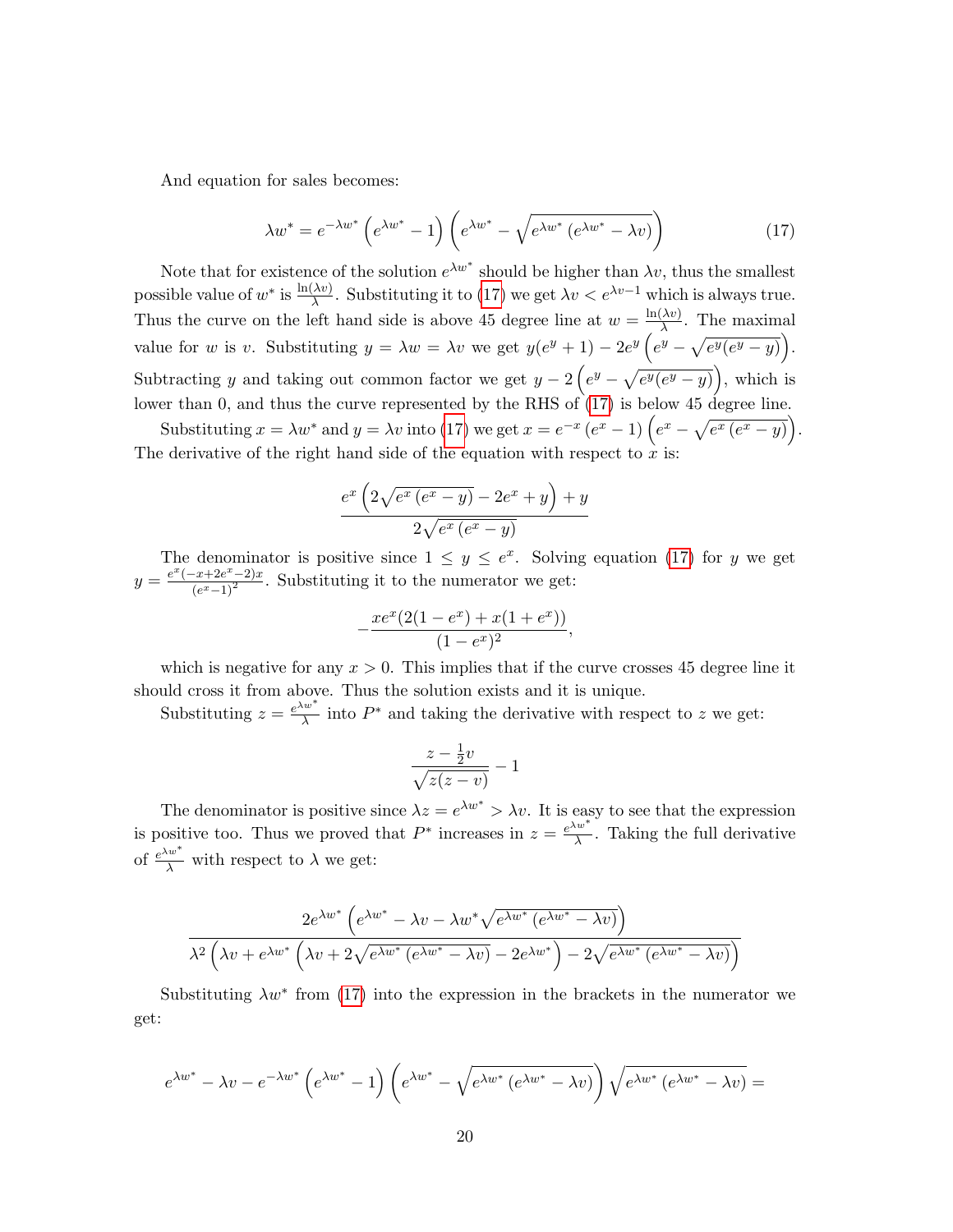$$
= \frac{\sqrt{e^{\lambda w^*} - \lambda v}}{\sqrt{e^{\lambda w^*}}} \left( \sqrt{e^{\lambda w^*} (e^{\lambda w^*} - \lambda v)} - \left( e^{\lambda w^*} - 1 \right) \left( e^{\lambda w^*} - \sqrt{e^{\lambda w^*} (e^{\lambda w^*} - \lambda v)} \right) \right)
$$

In the brackets we get a quadratic expression in  $e^{\lambda w^*}$  which is negative if  $\lambda v \geq 2$  or  $e^{\lambda w^*} < \frac{1}{2-\lambda v}$ . Substituting  $e^{\lambda w^*} = \frac{1}{2-\lambda v}$  to the right hand side of [\(17\)](#page-19-0) we get  $\lambda w^* = \lambda v - 1$ or equivalently  $e^{\lambda w^*} = e^{\lambda v - 1}$ . Since  $e^{\lambda v - 1} \le \frac{1}{2 - \lambda v}$ ,  $w^*$  is s.t.  $e^{\lambda w^*} < \frac{1}{2 - \lambda v}$ , which implies that the optimal  $w^*$  is lower than  $\frac{1}{2-\lambda v}$ . Hence, the derivative of the price with respect to  $\lambda$  is positive.

### Proof of Proposition [7](#page-9-0)

Price  $P^*$  decreases in  $\lambda$ Lets consider term  $\frac{q}{\lambda} = \frac{e^{\frac{\lambda w}{2}}}{\sqrt{c}\lambda}$ . Taking full derivative of it with respect to  $\lambda$  we get:

$$
\frac{e^{\frac{\lambda w}{2}} \left(2 e^{\frac{\lambda w}{2}} - \lambda \sqrt{c}\right)^2 \left(\lambda \sqrt{c} + e^{\frac{\lambda w}{2}} (\lambda w - 2)\right)}{\lambda^2 \sqrt{c} \left(\sqrt{c} \lambda (\lambda v - 12)e^{\lambda w} + 6c \lambda^2 e^{\frac{\lambda w}{2}} + 8e^{\frac{3\lambda w}{2}} - \lambda^3 c^{3/2}\right)}
$$

As we know the denominator is positive. The numerator is positive whenever

<span id="page-20-0"></span>
$$
\sqrt{c} + \frac{e^{\frac{\lambda w}{2}}}{\lambda} (\lambda w - 2) > 0
$$
\n(18)

When  $\lambda$  is sufficiently close to 0, the expression is negative and thus  $e^{\frac{\lambda w}{2}}$  falls in  $\lambda$ , while by Lemma [3,](#page-13-0)  $\lambda w$  increases in  $\lambda$ . Assume that there is  $\hat{\lambda}$ , such that the expression becomes positive. Assume further that exists  $\tilde{\lambda} > \hat{\lambda}$ , such that the expression becomes zero again. In this case we know that  $e^{\frac{\lambda w}{2}}$  does not grow in  $\lambda$ , while  $\lambda w$  continues to grow and thus for any sufficiently small  $\epsilon > 0$  term  $\frac{e^{\lambda + \epsilon}w}{\sqrt{c(\lambda + \epsilon)}}$  should increase in  $\epsilon$ . Taking into account the continuity of all involved functions we can conclude that for any  $\lambda > \hat{\lambda}$  the term is non decreasing in  $\lambda$ , which implies that the optimal price is also non decreasing in  $\lambda$ . Thus we have shown that in general the optimal price first decreases, but than increases.

Now let's check the conditions under which we have each part of the curve. For sufficiently small  $\lambda$  we know that [\(18\)](#page-20-0) is negative and thus price decreases in  $\lambda$ . Thus the price first decreases and then may increase. We also know that advertising first increases and then decreases. Thus to check whether there is increasing part of the curve we substitute solution for  $s = 0$  to [\(18\)](#page-20-0). Thus substituting (??) we obtain:

$$
\frac{(v + \lambda c)(\lambda(v + \lambda c) - 4)}{4\lambda\sqrt{c}}
$$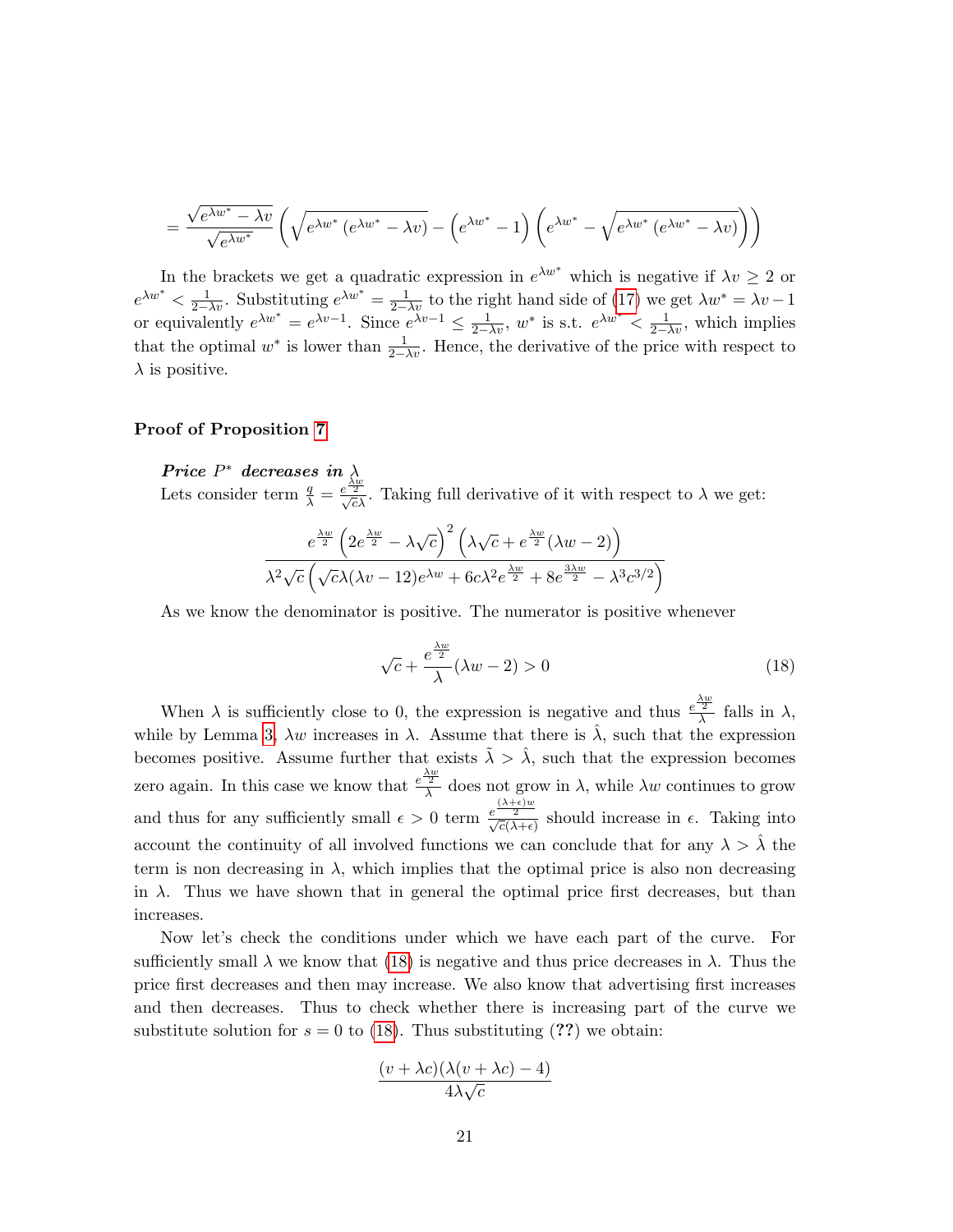The expression is positive whenever  $\lambda(v + \lambda c) > 4$ .

Taking the full derivative of solution for  $P^*$  we get  $\sqrt{c}ve^{\frac{\lambda w}{2}}(\lambda^2 w'(\lambda)+\lambda w-2)$  $\frac{2\left(2e^{\frac{\lambda w}{2}}-\sqrt{c\lambda}\right)^2}{2\left(2e^{\frac{\lambda w}{2}}-\sqrt{c\lambda}\right)^2}$ . Substituting

 $w'(\lambda)$  we get:

$$
\frac{\sqrt{c}ve^{\frac{\lambda w}{2}}(\sqrt{c}\lambda + e^{\frac{\lambda w}{2}}(\lambda w - 2))}{\sqrt{c}\lambda(\lambda v - 12)e^{\lambda w} + 6c\lambda^2 e^{\frac{\lambda w}{2}} + 8e^{\frac{3\lambda w}{2}} - \lambda^3 c^{3/2}}
$$

Substituting  $q = \frac{e^{\lambda w}}{\sqrt{c}}$  we obtain:

<span id="page-21-0"></span>
$$
\frac{q(\lambda v - qv(2 - \lambda w))}{(2q - \lambda)^3 + v\lambda^2 q^2} \tag{19}
$$

The denominator is positive. Substituting  $(14)$  into the numerator of  $(19)$  we get:

$$
\frac{qv\lambda(2+\frac{q}{\lambda}(\lambda v-4))}{2q-\lambda} \tag{20}
$$

The numerator of [\(19\)](#page-21-0) is negative iff  $\lambda v < 4$  and  $q > \frac{2\lambda}{4-\lambda v}$ . Note that for  $\lambda$  sufficiently close to 0, q is higher or equal to  $\frac{1}{4}$  $\frac{1}{c}$ . Thus for a sufficiently small  $\lambda$  the optimal price decreases in  $\lambda$ . As  $\lambda$  grows further two things may happen. It may approach  $\frac{4}{v}$ , in which case we know that the optimal price starts to increase in  $\lambda$ . Another possibility is that at some point the optimal  $s^*$  becomes zero and we get the corner solution with  $s^* = 0$ . However, by Lemma [4](#page-18-2) we know that when there is no advertising  $P^*$  increases in  $\lambda$  if  $\lambda v > 1$ . Thus if  $\lambda v > 1$  the price is non-monotone in  $\lambda$ .

### Proof of Proposition [8](#page-9-1)

# For sufficiently small  $\lambda$  sales increase in  $\lambda$ , but when  $\lambda$  becomes sufficiently high sales decrease in  $\lambda$

The derivative of w with respect to  $\lambda$  is

$$
\frac{c^{3/2}\lambda^2w + \sqrt{c}e^{\lambda w}(v(2-\lambda w) + 4w) - 4c\lambda we^{\frac{\lambda w}{2}}}{\sqrt{c}\lambda(\lambda v - 12)e^{\lambda w} - \lambda^3c^{3/2} + 6c\lambda^2e^{\frac{\lambda w}{2}} + 8e^{\frac{3\lambda w}{2}}}
$$

The denominator is positive. Substituting  $\lambda = 0$  we get  $\frac{1}{8}$  $\sqrt{c}(2v+4w)$ , which is positive and thus for sufficiently small  $\lambda$ , sales increase in  $\lambda$ .

Substituting  $q = \frac{e^{\lambda w}}{\sqrt{c}}$  we get

$$
\frac{\lambda^2 w + q^2 v(2 - \lambda w) + 4qw(q - \lambda)}{(2q - \lambda)^3 + v\lambda^2 q^2}
$$

Substituting maximal value for  $q, q = \frac{1}{2}$  $\frac{1}{2}(\frac{v}{c}+\lambda)$  we get